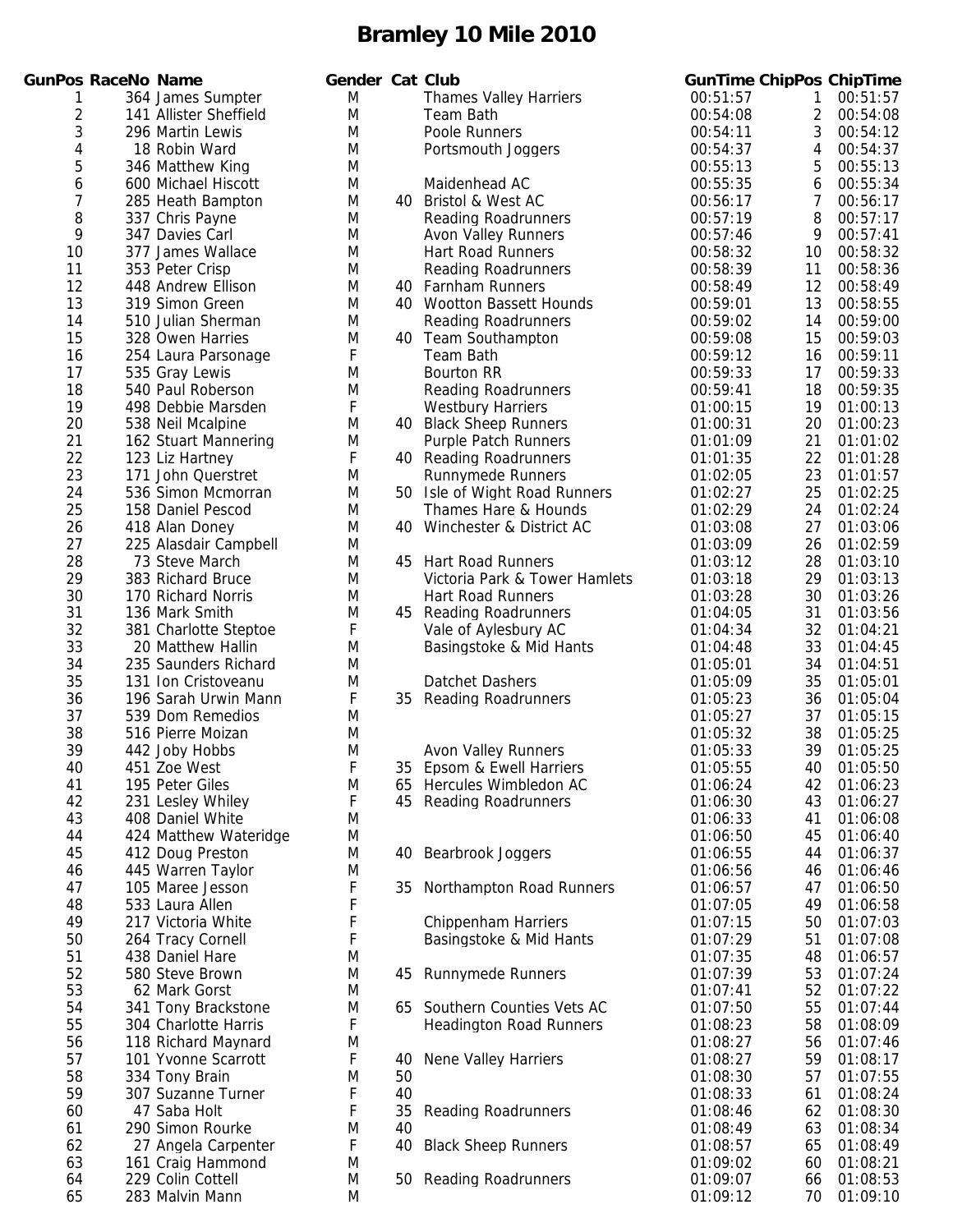|            | <b>GunPos RaceNo Name</b> |                                          | Gender Cat Club |    |                                                        |                      |            | <b>GunTime ChipPos ChipTime</b> |
|------------|---------------------------|------------------------------------------|-----------------|----|--------------------------------------------------------|----------------------|------------|---------------------------------|
| 66         |                           | 354 David Witts                          | M               |    |                                                        | 01:09:17             | 64         | 01:08:40                        |
| 67         |                           | 389 Dan Tracey                           | M               |    |                                                        | 01:09:34             | 69         | 01:09:08                        |
| 68         |                           | 479 Oliver Brocklehurst                  | M               |    |                                                        | 01:09:35             | 68         | 01:09:04                        |
| 69         |                           | 65 Michael Mclaughlin                    | M               |    | 50 Reading Joggers                                     | 01:09:38             | 67         | 01:09:01                        |
| 70         |                           | 140 Simon Ringham                        | M               |    | 40 Avon Valley Runners                                 | 01:09:39             | 71         | 01:09:17                        |
| 71         |                           | 184 Robert Harper                        | M               |    |                                                        | 01:09:42             | 74         | 01:09:23                        |
| 72         |                           | 352 Sarah Twist                          | F               |    |                                                        | 01:09:47             | 72         | 01:09:20                        |
| 73         |                           | 17 Joanne Mumford                        | F               |    | 35 Avon Valley Runners                                 | 01:09:49             | 75         | 01:09:24                        |
| 74<br>75   |                           | 72 Debbie Jones<br>300 Alistair Bartlett | F<br>M          |    | <b>Chippenham Harriers</b>                             | 01:09:53<br>01:10:01 | 76<br>80   | 01:09:42<br>01:09:56            |
| 76         |                           | 432 Robert Shott                         | M               |    | <b>Avon Valley Runners</b><br><b>Runnymede Runners</b> | 01:10:03             | 77         | 01:09:47                        |
| 77         |                           | 400 Jon Micklefield                      | M               | 50 |                                                        | 01:10:19             | 79         | 01:09:52                        |
| 78         |                           | 74 Neil Cunliffe                         | M               |    | 45 Hart Road Runners                                   | 01:10:34             | 82         | 01:10:12                        |
| 79         |                           | 446 Tomas Mrva                           | M               |    |                                                        | 01:10:38             | 78         | 01:09:51                        |
| 80         |                           | 495 Matthew Rowbury                      | M               |    |                                                        | 01:10:40             | 81         | 01:10:05                        |
| 81         |                           | 413 John Moule                           | M               | 45 | Basingstoke & Mid Hants                                | 01:10:42             | 54         | 01:07:41                        |
| 82         |                           | 221 David Fiddes                         | M               | 40 | <b>Reading Roadrunners</b>                             | 01:11:07             | 84         | 01:10:50                        |
| 83         |                           | 199 Simon Chapman                        | M               | 40 |                                                        | 01:11:09             | 83         | 01:10:32                        |
| 84         |                           | 480 Joshua Derbyshire                    | M               |    | Newbury AC                                             | 01:11:26             | 86         | 01:11:13                        |
| 85         |                           | 251 Patricia Thomas                      | F               |    | 45 Ealing Southall & Middx                             | 01:11:28             | 85         | 01:11:10                        |
| 86         |                           | 398 Jonathan Sanderson                   | M               |    | Serpentine RC                                          | 01:11:45             | 73         | 01:09:20                        |
| 87         |                           | 210 Claire Howard                        | F               |    | 35 Avon Valley Runners                                 | 01:11:59             | 90         | 01:11:41                        |
| 88         |                           | 391 Simon Davenport                      | M               |    |                                                        | 01:12:03             | 87         | 01:11:23                        |
| 89         |                           | 455 Tom Durance                          | M               |    | Datchet Dashers                                        | 01:12:09             | 88         | 01:11:39                        |
| 90         |                           | 169 Nicola Norris                        | F               |    | <b>Hart Road Runners</b>                               | 01:12:12             | 89         | 01:11:41                        |
| 91         |                           | 436 Tony Walker                          | M               | 40 |                                                        | 01:12:18             | 92         | 01:12:06                        |
| 92         |                           | 369 Dave Williams                        | M               |    | 50 Portsmouth Joggers                                  | 01:12:33             | 91         | 01:12:06                        |
| 93         |                           | 509 Lucy Reach                           | F               |    | <b>Reading Roadrunners</b>                             | 01:12:52             | 94         | 01:12:25                        |
| 94         |                           | 280 Gareth Brown                         | M               |    |                                                        | 01:12:52             | 93         | 01:12:24                        |
| 95         |                           | 130 Joanna Griffiths                     | F               | 35 | Datchet Dashers                                        | 01:12:58             | 96         | 01:12:38                        |
| 96         |                           | 117 Deidre Toogood                       | M               | 40 |                                                        | 01:13:10             | 98         | 01:12:46                        |
| 97<br>98   |                           | 40 Lee Smith<br>284 Laura Baylis         | M<br>F          |    | <b>Reading Roadrunners</b>                             | 01:13:11<br>01:13:18 | 95<br>100  | 01:12:37<br>01:13:01            |
| 99         |                           | 208 Kevin Howarth                        | M               |    |                                                        | 01:13:18             | 97         | 01:12:46                        |
| 100        |                           | 214 Emma Whittaker Axon                  | F               |    | Farnham Runners                                        | 01:13:20             | 99         | 01:12:49                        |
| 101        |                           | 591 Tim Fowler                           | M               |    | 50 Basingstoke & Mid Hants                             | 01:13:29             | 101        | 01:13:07                        |
| 102        |                           | 368 Sarah Strange                        | F               | 35 | <b>Chippenham Harriers</b>                             | 01:13:36             | 102        | 01:13:15                        |
| 103        |                           | 414 Martin Reed                          | M               |    |                                                        | 01:13:39             | 104        | 01:13:20                        |
| 104        |                           | 417 Richard Hammerson                    | M               |    | 65 Reading Roadrunners                                 | 01:13:54             | 103        | 01:13:18                        |
| 105        |                           | 233 Ali Atkinson                         | F               |    | 40 Avon Valley Runners                                 | 01:13:58             |            | 105 01:13:35                    |
| 106        |                           | 201 Darren Wrintmore                     | M               |    | 40 Avon Valley Runners                                 | 01:13:58             | 106        | 01:13:36                        |
| 107        |                           | 365 Aly Sloane                           | F               |    | 50 City of Salisbury                                   | 01:13:58             | 109        | 01:13:42                        |
| 108        |                           | 537 Kevin Malone                         | M               |    | <b>Reading Roadrunners</b>                             | 01:14:16             | 114        | 01:13:59                        |
| 109        |                           | 576 Vincent Malachanne                   | M               |    |                                                        | 01:14:19             | 110        | 01:13:46                        |
| 110        |                           | 148 Declan Doherty                       | M               |    |                                                        | 01:14:19             | 111        | 01:13:46                        |
| 111        |                           | 42 Samantha Bayle                        | F               | 40 | <b>Reading Joggers</b>                                 | 01:14:20             | 113        | 01:13:57                        |
| 112        |                           | 124 Andrew Logie                         | M               | 40 |                                                        | 01:14:22             | 115        | 01:14:00                        |
| 113        |                           | 82 Jeff Cushing                          | M               | 60 | <b>Reading Roadrunners</b>                             | 01:14:31             | 112        | 01:13:54                        |
| 114        |                           | 282 Colin Phillips                       | M               | 50 |                                                        | 01:14:35             | 107        | 01:13:38                        |
| 115        |                           | 227 Harriet Chettleburgh                 | F               | 35 |                                                        | 01:14:40             | 116        | 01:14:06                        |
| 116        |                           | 274 Ruth Kenyon                          | F               |    | <b>Reading Roadrunners</b>                             | 01:14:45             | 118        | 01:14:10                        |
| 117        |                           | 178 Brian Fennelly                       | M               |    | 50 Reading Roadrunners                                 | 01:14:47             | 119        | 01:14:13                        |
| 118<br>119 |                           | 84 Robert Iden<br>356 Nick Henson        | M<br>M          |    |                                                        | 01:14:48<br>01:14:52 | 117<br>108 | 01:14:09                        |
| 120        |                           | 499 Claire Marks                         | F               | 40 | 50 Purple Patch Runners<br><b>Reading Roadrunners</b>  | 01:15:20             | 120        | 01:13:42<br>01:14:43            |
| 121        |                           | 33 David Lennon                          | M               | 40 |                                                        | 01:15:22             | 122        | 01:14:49                        |
| 122        |                           | 529 Ben Eckard                           | M               |    |                                                        | 01:15:26             | 121        | 01:14:43                        |
| 123        |                           | 541 Helle Jersild                        | F               | 45 | <b>Runnymede Runners</b>                               | 01:15:27             | 129        | 01:15:12                        |
| 124        |                           | 301 Chris Jackson                        | M               | 55 | <b>Farnham Runners</b>                                 | 01:15:30             | 123        | 01:14:56                        |
| 125        |                           | 327 Andrea Bennett                       | F               | 35 | <b>Reading Roadrunners</b>                             | 01:15:38             | 126        | 01:15:05                        |
| 126        |                           | 433 Colette Wann                         | F               | 45 | <b>Reading Roadrunners</b>                             | 01:15:39             | 124        | 01:15:02                        |
| 127        |                           | 258 Paul Adams                           | M               | 45 |                                                        | 01:15:42             | 128        | 01:15:11                        |
| 128        |                           | 183 Maura Farrelly                       | F               | 40 |                                                        | 01:15:42             | 127        | 01:15:10                        |
| 129        |                           | 63 Philip Scrase                         | M               |    | 45 Purple Patch Runners                                | 01:15:53             | 131        | 01:15:14                        |
| 130        |                           | 454 Elaine Culverwell                    | F               |    | Datchet Dashers                                        | 01:15:53             | 133        | 01:15:23                        |

| I                     |                      | der cat club                                                                                                                       |
|-----------------------|----------------------|------------------------------------------------------------------------------------------------------------------------------------|
| ۱<br>۱<br>۱<br>۱<br>۱ | 40 -                 | 50 Reading Joggers<br><b>Avon Valley Runners</b>                                                                                   |
| ۱                     | 35                   | <b>Avon Valley Runners</b><br><b>Chippenham Harriers</b><br><b>Avon Valley Runners</b><br><b>Runnymede Runners</b>                 |
| I<br>l<br>I           | 50<br>45             | <b>Hart Road Runners</b>                                                                                                           |
| I<br>I<br>I<br>I      | 45<br>40<br>40       | Basingstoke & Mid Hants<br><b>Reading Roadrunners</b>                                                                              |
| I<br>I                | 45<br>35             | Newbury AC<br>Ealing Southall & Middx<br>Serpentine RC<br><b>Avon Valley Runners</b>                                               |
| ۱<br>I                |                      | Datchet Dashers<br><b>Hart Road Runners</b>                                                                                        |
| ۱<br>I<br>۱           | 40<br>50             | Portsmouth Joggers<br><b>Reading Roadrunners</b>                                                                                   |
| ۱<br>۱                | 35<br>40             | Datchet Dashers<br><b>Reading Roadrunners</b>                                                                                      |
| ۱                     |                      |                                                                                                                                    |
| I<br>I                | 50<br>35             | <b>Farnham Runners</b><br>Basingstoke & Mid Hants<br><b>Chippenham Harriers</b>                                                    |
| ۱<br>I<br>I<br>I      | 65<br>40<br>40<br>50 | <b>Reading Roadrunners</b><br>Avon Valley Runners<br><b>Avon Valley Runners</b><br>City of Salisbury<br><b>Reading Roadrunners</b> |
| I<br>۱                | 40<br>40             | Reading Joggers                                                                                                                    |
| I<br>I                | 60<br>50<br>35       | <b>Reading Roadrunners</b>                                                                                                         |
| I                     | 50                   | <b>Reading Roadrunners</b><br><b>Reading Roadrunners</b>                                                                           |
| I<br>I<br>I           | 50<br>40<br>40       | <b>Purple Patch Runners</b><br><b>Reading Roadrunners</b>                                                                          |
| ۱                     | 45<br>55<br>35<br>45 | <b>Runnymede Runners</b><br><b>Farnham Runners</b><br><b>Reading Roadrunners</b><br><b>Reading Roadrunners</b>                     |
| I<br>I                | 45<br>40<br>45       | Purple Patch Runners<br>Dotchot Doch                                                                                               |

|                      |            | <b>GunTime ChipPos ChipTime</b> |
|----------------------|------------|---------------------------------|
| 01:09:17             | 64         | 01:08:40                        |
| 01:09:34             | 69         | 01:09:08                        |
| 01:09:35             | 68         | 01:09:04                        |
| 01:09:38             | 67         | 01:09:01                        |
| 01:09:39             | 71         | 01:09:17                        |
| 01:09:42             | 74         | 01:09:23                        |
| 01:09:47             | 72         | 01:09:20                        |
| 01:09:49             | 75         | 01:09:24                        |
| 01:09:53             | 76         | 01:09:42                        |
| 01:10:01             | 80         | 01:09:56                        |
| 01:10:03             | 77         | 01:09:47                        |
| 01:10:19             | 79         | 01:09:52                        |
| 01:10:34             | 82         | 01:10:12                        |
| 01:10:38<br>01:10:40 | 78         | 01:09:51<br>01:10:05            |
| 01:10:42             | 81<br>54   |                                 |
| 01:11:07             | 84         | 01:07:41<br>01:10:50            |
| 01:11:09             | 83         | 01:10:32                        |
| 01:11:26             | 86         | 01:11:13                        |
| 01:11:28             | 85         | 01:11:10                        |
| 01:11:45             | 73         | 01:09:20                        |
| 01:11:59             | 90         | 01:11:41                        |
| 01:12:03             | 87         | 01:11:23                        |
| 01:12:09             | 88         | 01:11:39                        |
| 01:12:12             | 89         | 01:11:41                        |
| 01:12:18             | 92         | 01:12:06                        |
| 01:12:33             | 91         | 01:12:06                        |
| 01:12:52             | 94         | 01:12:25                        |
| 01:12:52             | 93         | 01:12:24                        |
| 01:12:58             | 96         | 01:12:38                        |
| 01:13:10             | 98         | 01:12:46                        |
| 01:13:11             | 95         | 01:12:37                        |
| 01:13:18             | 100        | 01:13:01                        |
| 01:13:18             | 97         | 01:12:46                        |
| 01:13:20             | 99         | 01:12:49                        |
| 01:13:29             | 101        | 01:13:07                        |
| 01:13:36             | 102        | 01:13:15                        |
| 01:13:39             | 104        | 01:13:20                        |
| 01:13:54             | 103        | 01:13:18                        |
| 01:13:58<br>01:13:58 | 105        | 01:13:35                        |
| 01:13:58             | 106<br>109 | 01:13:36<br>01:13:42            |
| 01:14:16             | 114        | 01:13:59                        |
| 01:14:19             | 110        | 01:13:46                        |
| 01:14:19             | 111        | 01:13:46                        |
| 01:14:20             | 113        | 01:13:57                        |
| 01:14:22             | 115        | 01:14:00                        |
| 01:14:31             | 112        | 01:13:54                        |
| 01:14:35             | 107        | 01:13:38                        |
| 01:14:40             | 116        | 01:14:06                        |
| 01:14:45             | 118        | 01:14:10                        |
| 01:14:47             | 119        | 01:14:13                        |
| 01:14:48             | 117        | 01:14:09                        |
| 01:14:52             | 108        | 01:13:42                        |
| 01:15:20             | 120        | 01:14:43                        |
| 01:15:22             | 122        | 01:14:49                        |
| 01:15:26             | 121        | 01:14:43                        |
| 01:15:27             | 129        | 01:15:12                        |
| 01:15:30             | 123        | 01:14:56                        |
| 01:15:38             | 126        | 01:15:05                        |
| 01:15:39<br>01:15:42 | 124<br>128 | 01:15:02<br>01:15:11            |
| 01:15:42             | 127        | 01:15:10                        |
| 01:15:53             | 131        | 01:15:14                        |
| 01:15:53             | 133        | 01:15:23                        |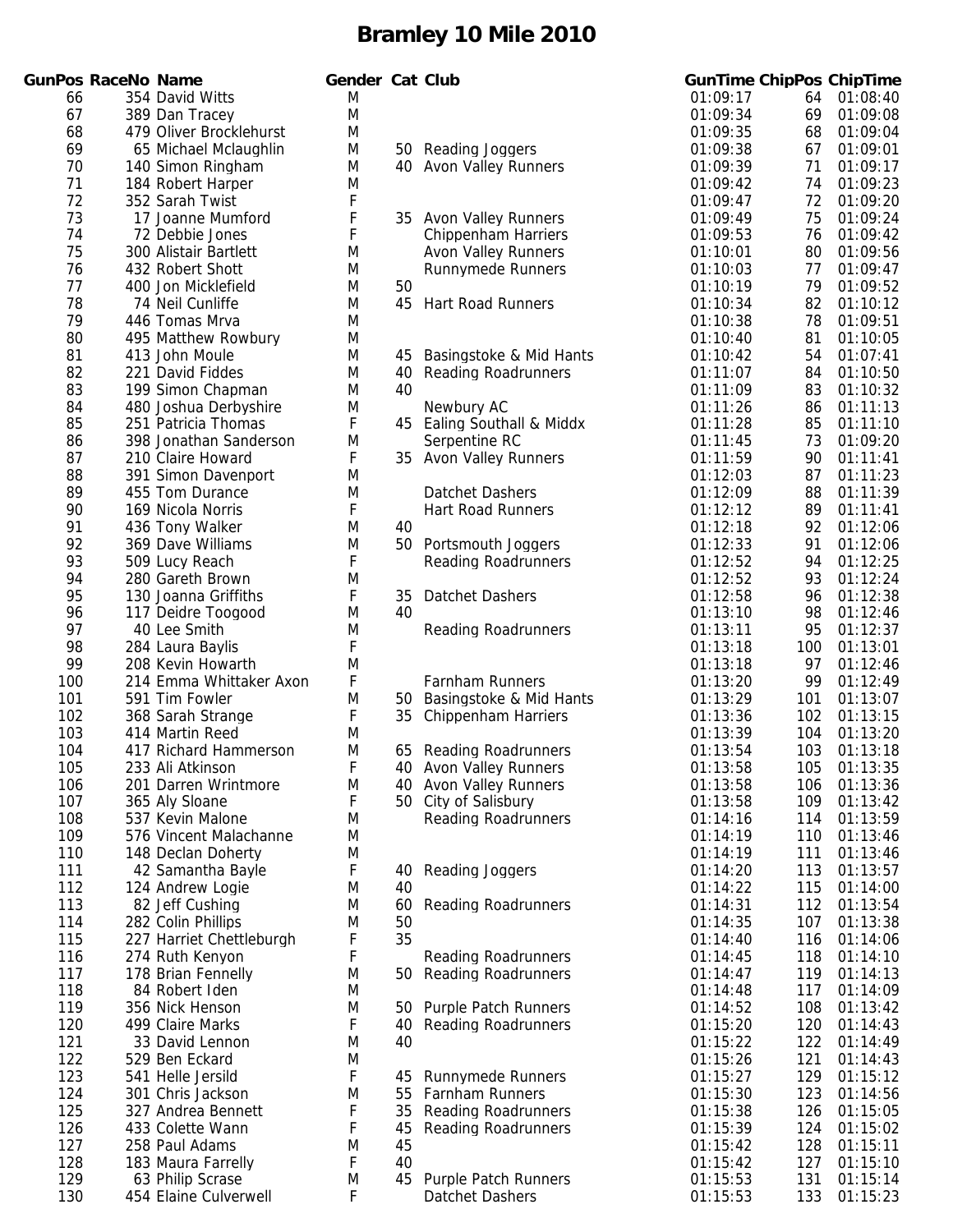|            | <b>GunPos RaceNo Name</b> |                                    | Gender Cat Club |          |                                                           |                      |            | <b>GunTime ChipPos ChipTime</b> |
|------------|---------------------------|------------------------------------|-----------------|----------|-----------------------------------------------------------|----------------------|------------|---------------------------------|
| 131        |                           | 409 James Kiddie                   | M               |          | 60 Reading Roadrunners                                    | 01:15:57             | 132        | 01:15:20                        |
| 132        |                           | 423 Malcolm Fitzsimmons            | M               |          | 55 Farnham Runners                                        | 01:15:59             | 136        | 01:15:39                        |
| 133        |                           | 402 Rebecca Salisbury              | F               |          |                                                           | 01:16:06             | 125        | 01:15:02                        |
| 134        |                           | 185 Matthew Hartgrove              | M               |          |                                                           | 01:16:08             | 134        | 01:15:24                        |
| 135        |                           | 269 Lyng Kaersager                 | F               |          |                                                           | 01:16:09             | 137        | 01:15:41                        |
| 136        |                           | 281 Amanda Benstead                | F               | 45       |                                                           | 01:16:14             | 130        | 01:15:13                        |
| 137        |                           | 338 Rosemary Jones                 | F               |          | 35 Reading Roadrunners                                    | 01:16:34             | 138        | 01:15:54                        |
| 138        |                           | 415 Ravi Bansal                    | M               |          | Maidenhead AC                                             | 01:16:53             | 142        | 01:16:13                        |
| 139        |                           | 222 Mark D Adams                   | M               | 45       |                                                           | 01:16:55             | 144        | 01:16:24                        |
| 140<br>141 |                           | 394 Peter Jarvis                   | M               | 40       |                                                           | 01:16:57             | 135        | 01:15:36                        |
| 142        |                           | 92 Phill Dean<br>203 Brendan Ridge | M               | 40       |                                                           | 01:17:04             | 139        | 01:15:56                        |
| 143        |                           | 108 Nigel Jackson                  | M<br>M          | 50<br>45 | Eastleigh Running Club<br><b>Bracknell Forest Runners</b> | 01:17:09<br>01:17:13 | 143<br>140 | 01:16:16<br>01:16:00            |
| 144        |                           | 67 Tom Steckiw                     | M               |          | 45 Basingstoke & Mid Hants                                | 01:17:14             | 149        | 01:16:48                        |
| 145        |                           | 593 Wendy Cushing                  | F               |          | <b>Reading Roadrunners</b>                                | 01:17:16             | 146        | 01:16:37                        |
| 146        |                           | 116 Tom Stagles                    | M               | 60       | Reading Joggers                                           | 01:17:31             | 154        | 01:17:02                        |
| 147        |                           | 135 Jacqueline Smith               | F               | 45       | <b>Reading Roadrunners</b>                                | 01:17:32             | 150        | 01:16:52                        |
| 148        |                           | 518 Kate Hunt                      | F               | 40       |                                                           | 01:17:33             | 153        | 01:16:58                        |
| 149        |                           | 581 Ross Herringshaw               | M               |          | City Hash                                                 | 01:17:41             | 156        | 01:17:07                        |
| 150        |                           | 324 Roy Hastings                   | M               |          |                                                           | 01:17:47             | 155        | 01:17:06                        |
| 151        |                           | 193 Sian Davies                    | F               |          |                                                           | 01:17:48             | 151        | 01:16:58                        |
| 152        |                           | 340 Russell Munday                 | M               | 40       |                                                           | 01:18:02             | 145        | 01:16:31                        |
| 153        |                           | 376 Giles Allchurch                | M               | 40       |                                                           | 01:18:02             | 147        | 01:16:41                        |
| 154        |                           | 527 Sarah Cooke                    | F               |          | Clapham Chasers                                           | 01:18:05             | 159        | 01:17:21                        |
| 155        |                           | 443 George Macdonald               | M               |          | 50 Bracknell Forest Runners                               | 01:18:06             | 158        | 01:17:18                        |
| 156        |                           | 276 John Share                     | M               |          |                                                           | 01:18:11             | 148        | 01:16:46                        |
| 157        |                           | 94 Ray Bowden                      | M               | 65       | Basingstoke & Mid Hants                                   | 01:18:11             | 161        | 01:17:46                        |
| 158        |                           | 574 Thomas Comber                  | M               |          |                                                           | 01:18:12             | 141        | 01:16:13                        |
| 159        |                           | 373 Vanessa Mitchell               | F               |          | 40 Stragglers                                             | 01:18:27             | 166        | 01:18:00                        |
| 160        |                           | 460 Euan Bowman                    | M               |          |                                                           | 01:18:28             | 157        | 01:17:12                        |
| 161        |                           | 16 Graham Simmons                  | M               | 45       |                                                           | 01:18:34             | 162        | 01:17:51                        |
| 162        |                           | 572 Jason Briley                   | M               |          | Andover Triathlon                                         | 01:18:46             | 163        | 01:17:54                        |
| 163        |                           | 500 Jack Baker                     | M               |          |                                                           | 01:18:47             | 164        | 01:17:54                        |
| 164        |                           | 115 Martin Kelsey                  | M               |          | 50 Datchet Dashers                                        | 01:18:58             | 168        | 01:18:12                        |
| 165        |                           | 294 Enver Haase                    | M               |          |                                                           | 01:19:00             | 174        | 01:18:33                        |
| 166        |                           | 149 Ian Beston                     | M               |          | Woking AC                                                 | 01:19:04             | 175        | 01:18:35                        |
| 167        |                           | 367 Jenny Carter                   | F               | 35       |                                                           | 01:19:07             | 177        | 01:18:41                        |
| 168<br>169 |                           | 528 James Ormerod<br>425 Huw Lloyd | M               |          |                                                           | 01:19:08<br>01:19:12 | 160        | 01:17:45<br>01:18:02            |
| 170        |                           | 91 Nigel Gooch-Smith               | M<br>M          |          | 45 Farnham Tri Club                                       | 01:19:13             | 167        | 165 01:17:55                    |
| 171        |                           | 493 Jo Weatherall                  | F               | 40       |                                                           | 01:19:14             | 176        | 01:18:38                        |
| 172        |                           | 476 Jacqueline Thijm               | F               | 40       |                                                           | 01:19:19             | 171        | 01:18:31                        |
| 173        |                           | 503 John Shackleford               | M               |          |                                                           | 01:19:24             | 173        | 01:18:31                        |
| 174        |                           | 481 Lynne Gethins                  | F               | 35       | Buckingham & Stowe Running Club                           | 01:19:24             | 172        | 01:18:31                        |
| 175        |                           | 36 Sarah Bruce-Green               | F               |          | <b>Kettering Town Harriers</b>                            | 01:19:25             | 180        | 01:18:48                        |
| 176        |                           | 24 Stephen Ingledew                | M               | 45       |                                                           | 01:19:28             | 152        | 01:16:58                        |
| 177        |                           | 58 Alison Richardson               | F               | 35       | Farnham Tri Club                                          | 01:19:31             | 181        | 01:18:55                        |
| 178        |                           | 194 Ed Wirgman                     | M               |          |                                                           | 01:19:34             | 178        | 01:18:45                        |
| 179        |                           | 456 Chris Cutting                  | M               |          | <b>Reading Roadrunners</b>                                | 01:19:35             | 169        | 01:18:19                        |
| 180        |                           | 198 Terry Harmsworth               | M               |          | 40 Bracknell Forest Runners                               | 01:19:37             | 170        | 01:18:23                        |
| 181        |                           | 388 Andy Parker                    | M               |          | Hart Road Runners                                         | 01:19:39             | 179        | 01:18:47                        |
| 182        |                           | 197 Clare Elliott                  | F               | 50       | <b>Reading Roadrunners</b>                                | 01:19:42             | 182        | 01:18:57                        |
| 183        |                           | 478 Paul Cutbill                   | M               | 45       | <b>Romsey Road Runners</b>                                | 01:19:43             | 183        | 01:19:07                        |
| 184        |                           | 595 Julie Kummer                   | F               |          | <b>Mornington Chasers</b>                                 | 01:20:19             | 184        | 01:19:14                        |
| 185        |                           | 150 Keith Esslemont                | M               | 40       | <b>Reading Roadrunners</b>                                | 01:20:28             | 189        | 01:19:55                        |
| 186        |                           | 236 Kathryn Saunders               | F               |          | <b>KPMG</b>                                               | 01:20:42             | 186        | 01:19:48                        |
| 187        |                           | 343 Sarah Markley                  |                 | 35       |                                                           | 01:20:44             | 190        | 01:19:56                        |
| 188        |                           | 349 Rebecca Burge                  | F               |          | <b>Reading Roadrunners</b>                                | 01:20:46             | 185        | 01:19:38                        |
| 189        |                           | 462 Sandra Bayly                   |                 |          |                                                           | 01:20:46             | 192        | 01:20:02                        |
| 190        |                           | 358 Paul Piper                     | M               |          | <b>Sutton Runners</b>                                     | 01:20:46             | 191        | 01:20:02                        |
| 191        |                           | 271 Dave Llewellyn                 | M               |          | 45 Purple Patch Runners                                   | 01:21:03             | 193        | 01:20:11                        |
| 192        |                           | 189 Elizabeth Clark                | F               |          | Avon Valley Runners                                       | 01:21:09             | 198        | 01:20:47                        |
| 193        |                           | 440 Katherine Brickley             | F               |          | <b>Reading Roadrunners</b>                                | 01:21:13             | 187        | 01:19:50                        |
| 194        |                           | 441 Darren Keep                    | M               |          | <b>Reading Roadrunners</b>                                | 01:21:15             | 188        | 01:19:51                        |
| 195        |                           | 379 Ben Nicholl                    | M               |          |                                                           | 01:21:19             | 195        | 01:20:23                        |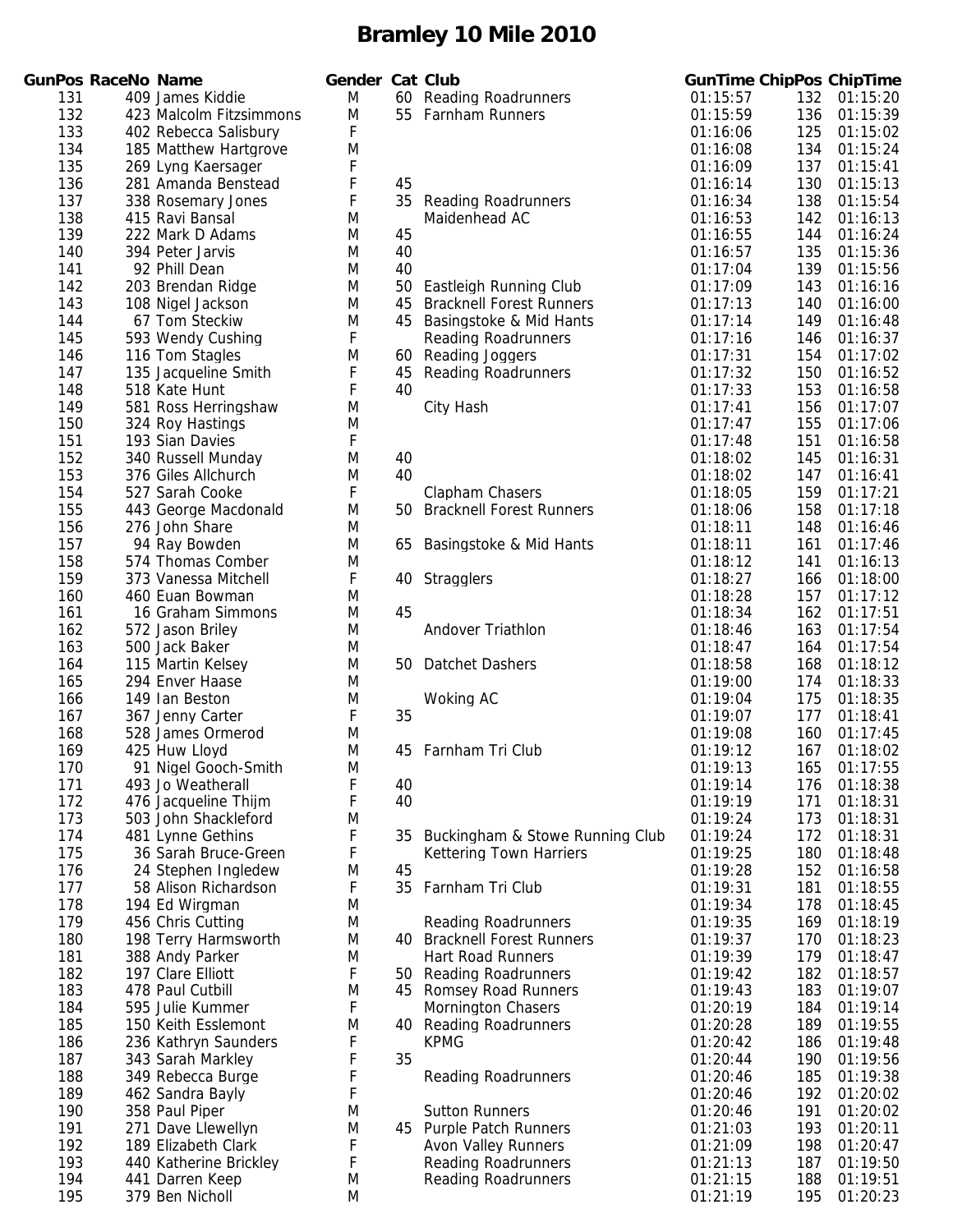|            | GunPos RaceNo Name |                                       | Gender Cat Club |    |                                                    |          |            | <b>GunTime ChipPos ChipTime</b> |
|------------|--------------------|---------------------------------------|-----------------|----|----------------------------------------------------|----------|------------|---------------------------------|
| 196        |                    | 310 Lynn Stephens                     | F               | 35 | <b>Runnymede Runners</b>                           | 01:21:27 | 196        | 01:20:30                        |
| 197        |                    | 263 Susan Blackall                    | F               | 40 | Basingstoke & Mid Hants                            | 01:21:29 | 197        | 01:20:43                        |
| 198        |                    | 464 David Jones                       | M               | 50 |                                                    | 01:21:35 | 194        | 01:20:20                        |
| 199        |                    | 146 Chris Stockwell                   | M               | 60 | <b>Runnymede Runners</b>                           | 01:21:37 | 201        | 01:20:54                        |
| 200        |                    | 299 Gregory Allin                     | M               |    |                                                    | 01:21:45 | 202        | 01:21:00                        |
| 201        |                    | 270 Clare Scott                       | F               | 35 | <b>Calne Smartt</b>                                | 01:21:52 | 200        | 01:20:53                        |
| 202        |                    | 119 Jennefer Francis                  | M               |    |                                                    | 01:21:59 | 204        | 01:21:12                        |
| 203        |                    | 224 Isabella Paton                    | F               | 40 | <b>Hart Road Runners</b>                           | 01:22:00 | 203        | 01:21:01                        |
| 204        |                    | 380 Brian Dorkings                    | M               | 40 |                                                    | 01:22:04 | 206        | 01:21:39                        |
| 205        |                    | 154 Charlotte Blomfield               | F               |    |                                                    | 01:22:09 | 205        | 01:21:22                        |
| 206        |                    | 485 Matthew Leach                     | M               |    |                                                    | 01:22:17 | 209        | 01:21:46                        |
| 207        |                    | 530 Hannah Lindsey-Halls              | F               |    |                                                    | 01:22:24 | 214        | 01:22:00                        |
| 208        |                    | 458 Robert Paget                      | M               |    |                                                    | 01:22:26 | 199        | 01:20:52                        |
| 209        |                    | 246 Colin Fergusson                   | M               | 55 | <b>Reading Roadrunners</b>                         | 01:22:33 | 211        | 01:21:52                        |
| 210        |                    | 128 Nicky Powell                      | F               | 35 |                                                    | 01:22:34 | 210        | 01:21:52                        |
| 211        |                    | 114 Scott Rouse                       | M               |    |                                                    | 01:22:37 | 208        | 01:21:46                        |
| 212        |                    | 237 Zoe Duck                          | F               |    |                                                    | 01:22:42 | 212        | 01:21:56                        |
| 213        |                    | 238 Tony Duck                         | M               | 45 |                                                    | 01:22:43 | 213        | 01:21:59                        |
| 214        |                    | 293 Duncan Chisholm                   | M               |    |                                                    | 01:22:50 | 207        | 01:21:39                        |
| 215        |                    | 31 Andrea Marnoch                     | F               | 45 | Basingstoke & Mid Hants                            | 01:23:18 | 222        | 01:22:32                        |
| 216        |                    | 590 Charlotte Craig                   | F               | 45 | Dorking & Mole Valley AC                           | 01:23:19 | 216        | 01:22:11                        |
| 217        |                    | 175 Ruth Blanco                       | F               |    |                                                    | 01:23:21 | 221        | 01:22:29                        |
| 218        |                    | 473 David Ennis                       | M               | 45 |                                                    | 01:23:34 | 220        | 01:22:27                        |
| 219        |                    | 213 Richard Sherlock                  | M               | 50 | <b>Windle Valley Runners</b>                       | 01:23:39 | 223        | 01:22:34                        |
| 220        |                    | 257 Felicity Edwards                  | F               | 40 |                                                    | 01:23:45 | 224        | 01:22:37                        |
| 221        |                    | 344 Jake Hobbs                        | M               |    | <b>Avon Valley Runners</b>                         | 01:23:46 | 226        | 01:22:54                        |
| 222        |                    | 361 Melissa Read                      | F               |    | <b>Reading Roadrunners</b>                         | 01:23:50 | 219        | 01:22:23                        |
| 223        |                    | 594 Mark Coxhead                      | M               |    | 50 Cruisers Running Club                           | 01:23:53 | 225        | 01:22:49                        |
| 224        |                    | 205 William Lavelle                   | M               |    |                                                    | 01:24:02 | 217        | 01:22:21                        |
| 225        |                    | 519 Ian Gascoigne                     | M               | 50 |                                                    | 01:24:10 | 215        | 01:22:02                        |
| 226        |                    | 142 Janette Teague                    | F               | 40 | <b>Hart Road Runners</b>                           | 01:24:17 | 228        | 01:23:06                        |
| 227        |                    | 486 Ian Sharp                         | M               | 40 |                                                    | 01:24:18 | 234        | 01:23:48                        |
| 228        |                    | 14 Craig Wadeson                      | M               | 40 | Basingstoke & Mid Hants                            | 01:24:28 | 230        | 01:23:40                        |
| 229        |                    | 405 Jamie Daniel                      | M               |    |                                                    | 01:24:30 | 232        | 01:23:44                        |
| 230        |                    | 583 Simon Davis                       | M               |    | 40 Reading Roadrunners                             | 01:24:46 | 218        | 01:22:22                        |
| 231        |                    | 439 Bernard Ogoe                      | M               |    |                                                    | 01:24:49 | 227        | 01:23:02                        |
| 232        |                    | 320 John Carelton                     | M               |    |                                                    | 01:24:55 | 229        | 01:23:26                        |
| 233        |                    | 46 Alison Allen                       | F               |    | 50 Burnham Joggers                                 | 01:25:07 | 231        | 01:23:44                        |
| 234        |                    | 291 Alexandra Rourke                  | F               |    |                                                    | 01:25:09 | 233        | 01:23:44                        |
| 235        |                    | 579 Monika Ciesielska                 | F               |    |                                                    | 01:25:09 |            | 243 01:24:37                    |
| 236        |                    | 165 Sarah Puplett                     | F               |    | Reading Joggers                                    | 01:25:13 | 239        | 01:24:23                        |
| 237        |                    | 250 Martin Cole                       | M               | 45 | Metropolitan Police AC                             | 01:25:14 | 235        | 01:23:54                        |
| 238        |                    | 191 Kevin Franklin                    | M               | 45 |                                                    | 01:25:27 | 246        | 01:24:45                        |
| 239        |                    | 90 Shelley Gooch-Smith                | F               | 35 |                                                    | 01:25:40 | 237        | 01:24:23                        |
| 240        |                    | 122 Warwick Gooch                     | M               |    | Basingstoke & Mid Hants                            | 01:25:41 | 258        | 01:25:33                        |
| 241        |                    | 200 Tony Baxter                       | M               | 40 | Farnham Tri Club                                   | 01:25:47 | 242        | 01:24:32                        |
| 242        |                    | 68 Vincent Nottidge                   | M               | 45 |                                                    | 01:25:48 | 238        | 01:24:23                        |
| 243        |                    | 407 Rachel Mahon                      | F               | 35 |                                                    | 01:25:52 | 250        | 01:25:06                        |
| 244        |                    | 427 Victoria Blades                   | F               |    | <b>Reading Roadrunners</b>                         | 01:25:52 | 240        | 01:24:24                        |
| 245        |                    | 329 Kim Reeves                        | M               | 45 | Sandhurst Joggers                                  | 01:25:55 | 244        | 01:24:37                        |
| 246        |                    | 339 Vanessa Munday                    | F               | 35 |                                                    | 01:25:59 | 241        | 01:24:29                        |
| 247        |                    | 333 Hazel Brain                       | F               | 35 |                                                    | 01:25:59 | 254        | 01:25:23                        |
| 248        |                    | 385 Caroline Johnstone                | F               | 35 | Wimbledon Windmilers                               | 01:26:15 | 256        | 01:25:29                        |
| 249        |                    | 449 Adam Wardrope                     | M               |    |                                                    | 01:26:17 | 236        | 01:24:04                        |
| 250        |                    | 410 Tom Gordon                        | M               | 40 | Reading Joggers                                    | 01:26:18 | 251        | 01:25:09                        |
| 251        |                    | 60 Helen Kennedy                      | F               | 45 | Farnham Tri Club                                   | 01:26:25 | 249        | 01:25:04                        |
| 252        |                    | 384 Alan Williams                     | M               | 55 |                                                    | 01:26:28 | 255        | 01:25:26                        |
| 253        |                    | 44 Julie Coxhead                      | F               | 50 | Newbury AC                                         | 01:26:30 | 247        | 01:24:51                        |
| 254        |                    | 489 Sarah Alves De Sousa              | F               |    | 60 Sandhurst Joggers                               | 01:26:32 | 253        | 01:25:14                        |
| 255        |                    | 110 Helen Froud                       | F               |    | Basingstoke & Mid Hants                            | 01:26:32 | 257        | 01:25:32                        |
| 256        |                    | 133 Chris Holt                        | M               | 45 |                                                    | 01:26:36 | 252        | 01:25:10                        |
| 257        |                    | 43 Alison King                        | F               | 35 |                                                    | 01:26:37 | 248        | 01:25:02                        |
| 258        |                    | 137 Anthony Hickson                   | M               | 70 | <b>Avon Valley Runners</b>                         | 01:26:38 | 271        | 01:26:31                        |
| 259<br>260 |                    | 232 Gail Goldsmith<br>403 Clare Swift | F<br>F          | 60 | <b>Bracknell Forest Runners</b><br>40 Calne Smartt | 01:26:38 | 269<br>259 | 01:26:24<br>01:25:41            |
|            |                    |                                       |                 |    |                                                    | 01:26:40 |            |                                 |

| ler | 35<br>40                   | <b>Cat Club</b><br><b>Runnymede Runners</b><br>Basingstoke & Mid Hants               |
|-----|----------------------------|--------------------------------------------------------------------------------------|
|     | 50<br>60                   | <b>Runnymede Runners</b>                                                             |
|     | 35                         | <b>Calne Smartt</b>                                                                  |
|     | 40<br>40                   | <b>Hart Road Runners</b>                                                             |
|     | 55<br>35                   | <b>Reading Roadrunners</b>                                                           |
|     | 45                         |                                                                                      |
|     | 45<br>45                   | Basingstoke & Mid Hants<br>Dorking & Mole Valley AC                                  |
|     | 45<br>50<br>40             | <b>Windle Valley Runners</b>                                                         |
|     | 50                         | Avon Valley Runners<br><b>Reading Roadrunners</b><br><b>Cruisers Running Club</b>    |
|     | 50<br>40<br>40             | <b>Hart Road Runners</b>                                                             |
|     | 40                         | Basingstoke & Mid Hants                                                              |
|     | 40                         | <b>Reading Roadrunners</b>                                                           |
|     | 50                         | Burnham Joggers                                                                      |
|     | 45<br>45                   | Reading Joggers<br>Metropolitan Police AC                                            |
|     | 35<br>40<br>45<br>35       | Basingstoke & Mid Hants<br>Farnham Tri Club                                          |
|     | 45<br>35                   | <b>Reading Roadrunners</b><br>Sandhurst Joggers                                      |
|     | 35<br>35                   | <b>Wimbledon Windmilers</b>                                                          |
|     | 40<br>45<br>55             | Reading Joggers<br>Farnham Tri Club                                                  |
|     | 50<br>60                   | Newbury AC<br>Sandhurst Joggers<br>Basingstoke & Mid Hants                           |
|     | 45<br>35<br>70<br>60<br>40 | <b>Avon Valley Runners</b><br><b>Bracknell Forest Runners</b><br><b>Calne Smartt</b> |

| <b>GunTime ChipPos</b> |            | ChipTime             |
|------------------------|------------|----------------------|
| 01:21:27               | 196        | 01:20:30             |
| 01:21:29               | 197        | 01:20:43             |
| 01:21:35               | 194        | 01:20:20             |
| 01:21:37               | 201        | 01:20:54             |
| 01:21:45               | 202        | 01:21:00             |
| 01:21:52               | 200        | 01:20:53             |
| 01:21:59               | 204        | 01:21:12             |
| 01:22:00               | 203        | 01:21:01             |
| 01:22:04               | 206        | 01:21:39             |
| 01:22:09               | 205        | 01:21:22             |
| 01:22:17               | 209        | 01:21:46             |
| 01:22:24               | 214        | 01:22:00             |
| 01:22:26               | 199        | 01:20:52             |
| 01:22:33               | 211        | 01:21:52             |
| 01:22:34               | 210        | 01:21:52             |
| 01:22:37<br>01:22:42   | 208<br>212 | 01:21:46<br>01:21:56 |
| 01:22:43               | 213        | 01:21:59             |
| 01:22:50               | 207        | 01:21:39             |
| 01:23:18               | 222        | 01:22:32             |
| 01:23:19               | 216        | 01:22:11             |
| 01:23:21               | 221        | 01:22:29             |
| 01:23:34               | 220        | 01:22:27             |
| 01:23:39               | 223        | 01:22:34             |
| 01:23:45               | 224        | 01:22:37             |
| 01:23:46               | 226        | 01:22:54             |
| 01:23:50               | 219        | 01:22:23             |
| 01:23:53               | 225        | 01:22:49             |
| 01:24:02               | 217        | 01:22:21             |
| 01:24:10               | 215        | 01:22:02             |
| 01:24:17               | 228        | 01:23:06             |
| 01:24:18               | 234        | 01:23:48             |
| 01:24:28               | 230        | 01:23:40             |
| 01:24:30               | 232        | 01:23:44             |
| 01:24:46               | 218        | 01:22:22             |
| 01:24:49               | 227        | 01:23:02             |
| 01:24:55               | 229        | 01:23:26             |
| 01:25:07               | 231        | 01:23:44             |
| 01:25:09               | 233        | 01:23:44             |
| 01:25:09               | 243        | 01:24:37             |
| 01:25:13               | 239        | 01:24:23             |
| 01:25:14               | 235        | 01:23:54             |
| 01:25:27               | 246        | 01:24:45             |
| 01:25:40               | 237        | 01:24:23             |
| 01:25:41               | 258        | 01:25:33             |
| 01:25:47               | 242        | 01:24:32             |
| 01:25:48               | 238        | 01:24:23             |
| 01:25:52               | 250        | 01:25:06             |
| 01:25:52               | 240        | 01:24:24             |
| 01:25:55               | 244        | 01:24:37             |
| 01:25:59               | 241        | 01:24:29             |
| 01:25:59               | 254        | 01:25:23             |
| 01:26:15               | 256        | 01:25:29             |
| 01:26:17               | 236        | 01:24:04             |
| 01:26:18               | 251        | 01:25:09             |
| 01:26:25               | 249        | 01:25:04             |
| 01:26:28               | 255        | 01:25:26             |
| 01:26:30               | 247        | 01:24:51             |
| 01:26:32               | 253        | 01:25:14             |
| 01:26:32               | 257        | 01:25:32             |
| 01:26:36               | 252        | 01:25:10             |
| 01:26:37               | 248        | 01:25:02             |
| 01:26:38               | 271        | 01:26:31             |
| 01:26:38               | 269        | 01:26:24             |
| 01:26:40               | 259        | 01:25:41             |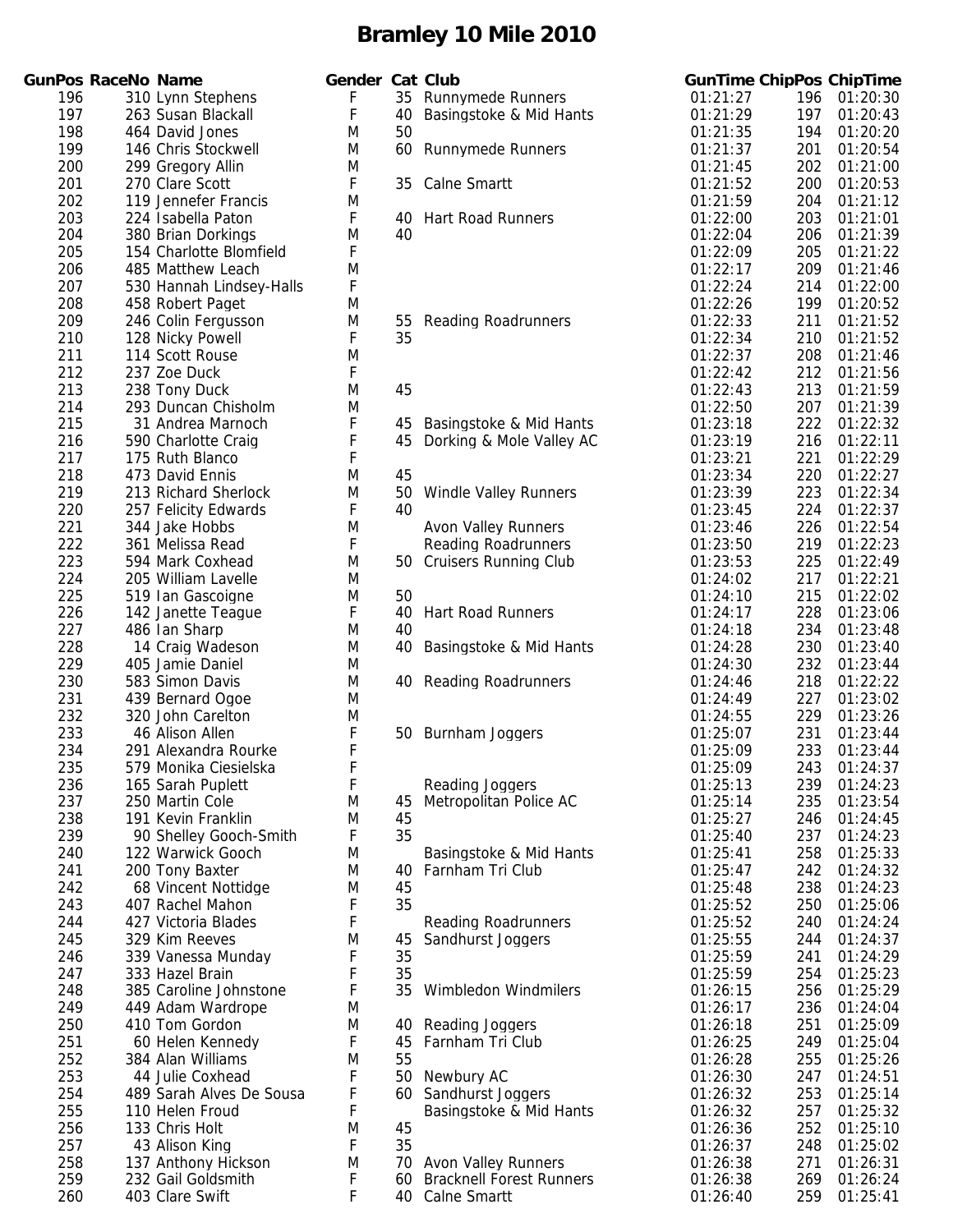|            | <b>GunPos RaceNo Name</b> |                                       | Gender Cat Club |    |                                                | <b>GunTime ChipPos ChipTime</b> |            |                      |
|------------|---------------------------|---------------------------------------|-----------------|----|------------------------------------------------|---------------------------------|------------|----------------------|
| 261        |                           | 378 Iain Smith                        | M               | 55 |                                                | 01:26:47                        | 262        | 01:25:54             |
| 262        |                           | 430 Ray Hoare                         | M               | 50 | <b>Wessex Road Runners</b>                     | 01:26:52                        | 245        | 01:24:42             |
| 263        |                           | 104 Jo Pappenheim                     | F               | 40 |                                                | 01:26:54                        | 266        | 01:26:02             |
| 264        |                           | 59 Steve Anderton                     | M               |    |                                                | 01:26:56                        | 267        | 01:26:02             |
| 265        |                           | 318 Rachel Wilson                     | F               |    |                                                | 01:27:15                        | 263        | 01:25:57             |
| 266        |                           | 268 Richard Ellis                     | M               |    |                                                | 01:27:18                        | 270        | 01:26:29             |
| 267        |                           | 342 Graham Croucher                   | M               | 50 |                                                | 01:27:21                        | 264        | 01:25:57             |
| 268        |                           | 309 Claire Foster                     | F               | 35 |                                                | 01:27:22                        | 261        | 01:25:53             |
| 269        |                           | 113 Rebecca Coxhead                   | F               |    | Newbury AC                                     | 01:27:23                        | 260        | 01:25:43             |
| 270        |                           | 508 Ashley Burt                       | M               |    | Chineham Park Running Club                     | 01:27:49                        | 265        | 01:25:59             |
| 271        |                           | 109 Kevin Bilke                       | M               | 50 | <b>Hart Road Runners</b>                       | 01:27:49                        | 273        | 01:26:59             |
| 272        |                           | 399 Claire Raynor                     | F               | 35 |                                                | 01:27:54                        | 274        | 01:27:01             |
| 273        |                           | 302 Joanne Horsburgh                  | F               | 35 | <b>Thames Valley Triathlete</b>                | 01:28:18                        | 279        | 01:27:28             |
| 274        |                           | 331 Caroline Farren                   | F               |    |                                                | 01:28:19                        | 278        | 01:27:22             |
| 275        |                           | 145 Andrew Mason                      | M               |    | <b>Hart Road Runners</b>                       | 01:28:20                        | 272        | 01:26:47             |
| 276        |                           | 316 David Elliott                     | M               | 40 |                                                | 01:28:24                        | 276        | 01:27:18             |
| 277        |                           | 386 Darrin Hayden                     | M               | 40 | Isle of Wight Road Runners                     | 01:28:25                        | 268        | 01:26:10             |
| 278        |                           | 13 Carol Wadeson                      | F               | 40 | Basingstoke & Mid Hants                        | 01:28:47                        | 282        | 01:27:44             |
| 279        |                           | 226 Judy Foster                       | F               | 45 | <b>Didcot Runners</b>                          | 01:28:54                        | 277        | 01:27:18             |
| 280        |                           | 41 Sarah Reynolds                     | F               | 40 |                                                | 01:28:54                        | 285        | 01:28:05             |
| 281        |                           | 289 Louise Preston                    | F               |    | Hart Road Runners                              | 01:28:56                        | 283        | 01:27:46             |
| 282        |                           | 287 Alison Small                      | F               | 40 |                                                | 01:28:59                        | 280        | 01:27:38             |
| 283        |                           | 54 Colin Woods                        | M               | 50 | <b>Windle Valley Runners</b>                   | 01:29:10                        | 284        | 01:28:05             |
| 284        |                           | 426 Mark Lund                         | M               | 40 |                                                | 01:29:12                        | 281        | 01:27:43             |
| 285        |                           | 484 Ginika Okoye                      | F               | 35 | <b>Reading Roadrunners</b>                     | 01:29:14                        | 298        | 01:29:01             |
| 286        |                           | 139 Joyce Field                       | F               | 65 | <b>Avon Valley Runners</b>                     | 01:29:17                        | 289        | 01:28:27             |
| 287        |                           | 419 Anna Calder                       | F               | 40 |                                                | 01:29:19                        | 275        | 01:27:15             |
| 288        |                           | 32 Gerard Clarke                      | M               |    |                                                | 01:29:23                        | 290        | 01:28:34             |
| 289        |                           | 53 Richard Hammer                     | M               | 40 |                                                | 01:29:35                        | 287        | 01:28:22             |
| 290        |                           | 77 Ray Brigden                        | M               | 60 | Team Bath                                      | 01:29:39                        | 297        | 01:28:58             |
| 291        |                           | 186 Rita Dykes                        | F               | 60 | <b>Reading Roadrunners</b>                     | 01:29:39                        | 291        | 01:28:36             |
| 292        |                           | 211 Andrew Reaney                     | M               | 40 |                                                | 01:29:42                        | 288        | 01:28:26             |
| 293        |                           | 243 Jamie Miller                      | M               |    |                                                | 01:29:42                        | 294        | 01:28:52             |
| 294        |                           | 447 Dafydd Jones                      | M               |    |                                                | 01:29:51                        | 293        | 01:28:51             |
| 295        |                           | 524 Leigh Crawford                    | F               | 35 |                                                | 01:29:54                        | 302        | 01:29:08             |
| 296        |                           | 323 Claire Hastings                   | F               | 35 |                                                | 01:29:58                        | 300        | 01:29:01             |
| 297        |                           | 288 Claire Botwright                  | F               |    | <b>Hart Road Runners</b>                       | 01:30:07                        | 296        | 01:28:57             |
| 298        |                           | 597 Sandra Sheppard                   | F               |    | 50 Reading Roadrunners                         | 01:30:11                        | 286        | 01:28:20             |
| 299        |                           | 159 Julie Leppard                     | F               |    | 55 Hart Road Runners                           | 01:30:13                        | 299        | 01:29:01             |
| 300        |                           | 492 Simon Riviere                     | M               |    | 45 Reading Joggers                             | 01:30:16                        | 292        | 01:28:38             |
| 301        |                           | 469 Steven Gargaro                    | M               | 45 |                                                | 01:30:17                        | 295        | 01:28:55             |
| 302        |                           | 273 Chrystele Todd                    | F<br>M          |    | <b>MK Lakeside Runners</b>                     | 01:30:36                        | 301        | 01:29:02             |
| 303<br>304 |                           | 57 Mark Richardson<br>382 Sarah Smith | F               |    | 40 Farnham Tri Club<br>40 Wimbledon Windmilers | 01:30:51                        | 307        | 01:29:51             |
| 305        |                           | 569 James Menzies                     | M               |    | Sevenoaks AC                                   | 01:30:54<br>01:30:56            | 309<br>310 | 01:29:56<br>01:29:58 |
| 306        |                           | 255 Kate Walters                      | F               |    | Chippenham Harriers                            | 01:30:57                        | 312        | 01:30:11             |
| 307        |                           | 96 Damien Phillips                    | M               |    |                                                | 01:31:02                        | 315        | 01:30:14             |
| 308        |                           | 19 Paul Morris                        | M               | 40 |                                                | 01:31:05                        | 313        | 01:30:11             |
| 309        |                           | 95 Louise Holt                        | F               | 45 |                                                | 01:31:12                        | 304        | 01:29:46             |
| 310        |                           | 272 Yvette Todd                       | F               | 45 | <b>MK Lakeside Runners</b>                     | 01:31:18                        | 303        | 01:29:43             |
| 311        |                           | 192 Jill Rodgers                      | F               | 35 | <b>Runnymede Runners</b>                       | 01:31:22                        | 316        | 01:30:14             |
| 312        |                           | 153 Colin Dore                        | M               | 50 |                                                | 01:31:25                        | 305        | 01:29:47             |
| 313        |                           | 397 Karen Washford                    | F               | 45 | <b>Team Southampton</b>                        | 01:31:34                        | 319        | 01:30:47             |
| 314        |                           | 295 Helen Merron                      | F               | 50 |                                                | 01:31:40                        | 318        | 01:30:17             |
| 315        |                           | 363 Lindsay Mapley                    | F               | 40 | Reading Joggers                                | 01:31:54                        | 306        | 01:29:51             |
| 316        |                           | 260 Julie Thompson                    | F               | 50 | <b>Reading Roadrunners</b>                     | 01:31:55                        | 311        | 01:30:00             |
| 317        |                           | 330 Sharon Mcclure                    | F               | 40 |                                                | 01:31:56                        | 321        | 01:31:13             |
| 318        |                           | 87 Philippa Walker                    | F               | 50 |                                                | 01:32:10                        | 308        | 01:29:53             |
| 319        |                           | 176 Nancy-Lynn Morris                 | F               | 40 |                                                | 01:32:38                        | 320        | 01:31:02             |
| 320        |                           | 230 Wright Linda                      | F               | 50 | <b>Reading Roadrunners</b>                     | 01:32:45                        | 324        | 01:31:42             |
| 321        |                           | 496 Helen Skidmore                    | F               |    |                                                | 01:32:55                        | 314        | 01:30:14             |
| 322        |                           | 156 Clare Ashton                      | F               |    |                                                | 01:32:56                        | 317        | 01:30:15             |
| 323        |                           | 45 Dena Walker                        | F               |    |                                                | 01:33:02                        | 322        | 01:31:28             |
| 324        |                           | 335 James Milne                       | M               |    |                                                | 01:33:09                        | 328        | 01:32:31             |
| 325        |                           | 401 Natasha Drane                     | F               |    | 40 Avon Valley Runners                         | 01:33:29                        | 330        | 01:32:38             |

|      | Pos RaceNo Name |                       | Gender Cat Club |    |                                 | <b>GunTime ChipPos ChipTime</b> |     |                  |
|------|-----------------|-----------------------|-----------------|----|---------------------------------|---------------------------------|-----|------------------|
| 261  |                 | 378 Iain Smith        | M               | 55 |                                 | 01:26:47                        | 262 | 01:25:54         |
| 262  |                 | 430 Ray Hoare         | M               | 50 | <b>Wessex Road Runners</b>      | 01:26:52                        | 245 | 01:24:42         |
| 263  |                 | 104 Jo Pappenheim     | F               | 40 |                                 | 01:26:54                        | 266 | 01:26:02         |
| 264  |                 | 59 Steve Anderton     | M               |    |                                 | 01:26:56                        | 267 | 01:26:02         |
| 265  |                 | 318 Rachel Wilson     | F               |    |                                 | 01:27:15                        | 263 | 01:25:57         |
| 266  |                 | 268 Richard Ellis     | M               |    |                                 | 01:27:18                        | 270 | 01:26:29         |
| 267  |                 | 342 Graham Croucher   | M               | 50 |                                 | 01:27:21                        | 264 | 01:25:57         |
| 268  |                 | 309 Claire Foster     | F               | 35 |                                 | 01:27:22                        | 261 | 01:25:53         |
| 269  |                 | 113 Rebecca Coxhead   | F               |    | Newbury AC                      | 01:27:23                        | 260 | 01:25:43         |
| 270  |                 | 508 Ashley Burt       | M               |    | Chineham Park Running Club      | 01:27:49                        | 265 | 01:25:59         |
| 271  |                 | 109 Kevin Bilke       | M               | 50 | <b>Hart Road Runners</b>        | 01:27:49                        | 273 | 01:26:59         |
| 272  |                 | 399 Claire Raynor     | F               | 35 |                                 | 01:27:54                        | 274 | 01:27:01         |
|      |                 |                       | F               |    |                                 |                                 |     | 01:27:28         |
| 273  |                 | 302 Joanne Horsburgh  |                 | 35 | <b>Thames Valley Triathlete</b> | 01:28:18                        | 279 |                  |
| 274  |                 | 331 Caroline Farren   | F               |    |                                 | 01:28:19                        | 278 | 01:27:22         |
| 275  |                 | 145 Andrew Mason      | M               |    | <b>Hart Road Runners</b>        | 01:28:20                        | 272 | 01:26:47         |
| 276  |                 | 316 David Elliott     | M               | 40 |                                 | 01:28:24                        | 276 | 01:27:18         |
| 277  |                 | 386 Darrin Hayden     | M               | 40 | Isle of Wight Road Runners      | 01:28:25                        | 268 | 01:26:10         |
| 278  |                 | 13 Carol Wadeson      | F               | 40 | Basingstoke & Mid Hants         | 01:28:47                        | 282 | 01:27:44         |
| 279  |                 | 226 Judy Foster       | F               | 45 | <b>Didcot Runners</b>           | 01:28:54                        | 277 | 01:27:18         |
| 280  |                 | 41 Sarah Reynolds     | F               | 40 |                                 | 01:28:54                        | 285 | 01:28:05         |
| 281  |                 | 289 Louise Preston    | F               |    | <b>Hart Road Runners</b>        | 01:28:56                        | 283 | 01:27:46         |
| 282  |                 | 287 Alison Small      | F               | 40 |                                 | 01:28:59                        | 280 | 01:27:38         |
| 283  |                 | 54 Colin Woods        | M               | 50 | <b>Windle Valley Runners</b>    | 01:29:10                        | 284 | 01:28:05         |
| 284  |                 | 426 Mark Lund         | M               | 40 |                                 | 01:29:12                        | 281 | 01:27:43         |
| 285  |                 | 484 Ginika Okoye      | F               | 35 | <b>Reading Roadrunners</b>      | 01:29:14                        | 298 | 01:29:01         |
| 286  |                 | 139 Joyce Field       | F               | 65 | <b>Avon Valley Runners</b>      | 01:29:17                        | 289 | 01:28:27         |
| 287  |                 | 419 Anna Calder       | F               | 40 |                                 | 01:29:19                        | 275 | 01:27:15         |
| 288  |                 | 32 Gerard Clarke      | M               |    |                                 | 01:29:23                        | 290 | 01:28:34         |
| 289  |                 | 53 Richard Hammer     | M               | 40 |                                 | 01:29:35                        | 287 | 01:28:22         |
| 290  |                 | 77 Ray Brigden        | M               | 60 | <b>Team Bath</b>                | 01:29:39                        | 297 | 01:28:58         |
| 291  |                 | 186 Rita Dykes        | F               | 60 | <b>Reading Roadrunners</b>      | 01:29:39                        | 291 | 01:28:36         |
| 292  |                 | 211 Andrew Reaney     | M               | 40 |                                 | 01:29:42                        | 288 | 01:28:26         |
| 293  |                 | 243 Jamie Miller      | M               |    |                                 | 01:29:42                        | 294 | 01:28:52         |
| 294  |                 | 447 Dafydd Jones      | M               |    |                                 | 01:29:51                        | 293 | 01:28:51         |
| 295  |                 | 524 Leigh Crawford    | F               | 35 |                                 | 01:29:54                        | 302 | 01:29:08         |
| 296  |                 | 323 Claire Hastings   | F               | 35 |                                 | 01:29:58                        | 300 | 01:29:01         |
| 297  |                 | 288 Claire Botwright  | F               |    | <b>Hart Road Runners</b>        | 01:30:07                        | 296 | 01:28:57         |
| 298  |                 | 597 Sandra Sheppard   | F               |    | 50 Reading Roadrunners          | 01:30:11                        | 286 | 01:28:20         |
| 299  |                 | 159 Julie Leppard     | F               |    |                                 | 01:30:13                        | 299 | 01:29:01         |
|      |                 |                       |                 |    | 55 Hart Road Runners            |                                 |     |                  |
| 300  |                 | 492 Simon Riviere     | M               |    | 45 Reading Joggers              | 01:30:16                        | 292 | 01:28:38         |
| 301  |                 | 469 Steven Gargaro    | M               | 45 |                                 | 01:30:17                        | 295 | 01:28:55         |
| 302  |                 | 273 Chrystele Todd    | F               |    | <b>MK Lakeside Runners</b>      | 01:30:36                        | 301 | 01:29:02         |
| 303  |                 | 57 Mark Richardson    | M               |    | 40 Farnham Tri Club             | 01:30:51                        | 307 | 01:29:51         |
| 304  |                 | 382 Sarah Smith       | F               |    | 40 Wimbledon Windmilers         | 01:30:54                        | 309 | 01:29:56         |
| 305  |                 | 569 James Menzies     | M               |    | Sevenoaks AC                    | 01:30:56                        | 310 | 01:29:58         |
| 306  |                 | 255 Kate Walters      | F               |    | Chippenham Harriers             | 01:30:57                        | 312 | 01:30:11         |
| 307  |                 | 96 Damien Phillips    | M               |    |                                 | 01:31:02                        | 315 | 01:30:14         |
| 308  |                 | 19 Paul Morris        | M               | 40 |                                 | 01:31:05                        | 313 | 01:30:11         |
| 309  |                 | 95 Louise Holt        | F               | 45 |                                 | 01:31:12                        | 304 | 01:29:46         |
| 310  |                 | 272 Yvette Todd       | F               | 45 | MK Lakeside Runners             | 01:31:18                        | 303 | 01:29:43         |
| 311  |                 | 192 Jill Rodgers      | F               | 35 | <b>Runnymede Runners</b>        | 01:31:22                        | 316 | 01:30:14         |
| 312  |                 | 153 Colin Dore        | M               | 50 |                                 | 01:31:25                        | 305 | 01:29:47         |
| 313  |                 | 397 Karen Washford    | F               | 45 | Team Southampton                | 01:31:34                        | 319 | 01:30:47         |
| 314  |                 | 295 Helen Merron      | F               | 50 |                                 | 01:31:40                        | 318 | 01:30:17         |
| 315  |                 | 363 Lindsay Mapley    | F               | 40 | Reading Joggers                 | 01:31:54                        | 306 | 01:29:51         |
| 316  |                 | 260 Julie Thompson    | F               | 50 | Reading Roadrunners             | 01:31:55                        | 311 | 01:30:00         |
| 317  |                 | 330 Sharon Mcclure    | F               | 40 |                                 | 01:31:56                        | 321 | 01:31:13         |
| 318  |                 | 87 Philippa Walker    | F               | 50 |                                 | 01:32:10                        | 308 | 01:29:53         |
| 319  |                 | 176 Nancy-Lynn Morris | F               | 40 |                                 | 01:32:38                        | 320 | 01:31:02         |
| 320  |                 | 230 Wright Linda      | F               | 50 | <b>Reading Roadrunners</b>      | 01:32:45                        | 324 | 01:31:42         |
| 321  |                 | 496 Helen Skidmore    | F               |    |                                 | 01:32:55                        | 314 | 01:30:14         |
| 322  |                 | 156 Clare Ashton      | F               |    |                                 | 01:32:56                        | 317 | 01:30:15         |
| 323  |                 | 45 Dena Walker        | F               |    |                                 | 01:33:02                        | 322 | 01:31:28         |
| 324  |                 | 335 James Milne       | M               |    |                                 | 01:33:09                        | 328 | 01:32:31         |
| 325. |                 | 401 Natasha Drane     | F.              |    | 40 Avon Valley Runners          | 01.33.29                        |     | $330$ $01.32.38$ |
|      |                 |                       |                 |    |                                 |                                 |     |                  |

|                      | <b>GUNTIME CHIPPOS</b> | Chip i ime           |
|----------------------|------------------------|----------------------|
| 01:26:47<br>01:26:52 | 262<br>245             | 01:25:54<br>01:24:42 |
| 01:26:54             |                        |                      |
|                      | 266                    | 01:26:02             |
| 01:26:56             | 267                    | 01:26:02             |
| 01:27:15             | 263                    | 01:25:57             |
| 01:27:18             | 270                    | 01:26:29             |
| 01:27:21             | 264                    | 01:25:57             |
| 01:27:22             | 261                    | 01:25:53             |
| 01:27:23             | 260                    | 01:25:43             |
| 01:27:49             | 265                    | 01:25:59             |
| 01:27:49             | 273                    | 01:26:59             |
| 01:27:54             | 274                    | 01:27:01             |
| 01:28:18             | 279                    | 01:27:28             |
| 01:28:19             | 278                    | 01:27:22             |
| 01:28:20             | 272                    | 01:26:47             |
| 01:28:24             | 276                    | 01:27:18             |
| 01:28:25             | 268                    | 01:26:10             |
| 01:28:47             | 282                    | 01:27:44             |
| 01:28:54             | 277                    | 01:27:18             |
| 01:28:54             | 285                    | 01:28:05             |
| 01:28:56             | 283                    | 01:27:46             |
| 01:28:59             | 280                    | 01:27:38             |
| 01:29:10             | 284                    | 01:28:05             |
| 01:29:12             | 281                    | 01:27:43             |
| 01:29:14             | 298                    | 01:29:01             |
| 01:29:17             | 289                    | 01:28:27             |
| 01:29:19             | 275                    | 01:27:15             |
| 01:29:23             | 290                    | 01:28:34             |
| 01:29:35             | 287                    | 01:28:22             |
| 01:29:39             | 297                    | 01:28:58             |
| 01:29:39             | 291                    | 01:28:36             |
| 01:29:42             | 288                    | 01:28:26             |
| 01:29:42             | 294                    | 01:28:52             |
| 01:29:51             | 293                    | 01:28:51             |
| 01:29:54             | 302                    | 01:29:08             |
| 01:29:58             | 300                    | 01:29:01             |
| 01:30:07             | 296                    | 01:28:57             |
| 01:30:11             | 286                    | 01:28:20             |
| 01:30:13             | 299                    | 01:29:01             |
| 01:30:16             | 292                    | 01:28:38             |
| 01:30:17             | 295                    | 01:28:55             |
| 01:30:36             | 301                    | 01:29:02             |
| 01:30:51             | 307                    | 01:29:51             |
| 01:30:54             | 309                    | 01:29:56             |
| 01:30:56             | 310                    | 01:29:58             |
| 01:30:57             | 312                    | 01:30:11             |
| 01:31:02             | 315                    | 01:30:14             |
| 01:31:05             | 313                    | 01:30:11             |
| 01:31:12             | 304                    | 01:29:46             |
| 01:31:18             | 303                    | 01:29:43             |
| 01:31:22             | 316                    | 01:30:14             |
| 01:31:25             | 305                    | 01:29:47             |
| 01:31:34             | 319                    | 01:30:47             |
| 01:31:40             | 318                    | 01:30:17             |
| 01:31:54             | 306                    | 01:29:51             |
| 01:31:55             | 311                    | 01:30:00             |
| 01:31:56             | 321                    | 01:31:13             |
| 01:32:10             | 308                    | 01:29:53             |
| 01:32:38             | 320                    | 01:31:02             |
| 01:32:45             | 324                    | 01:31:42             |
| 01:32:55             | 314                    | 01:30:14             |
| 01:32:56             | 317                    | 01:30:15             |
| 01:33:02             | 322                    | 01:31:28             |
| 01:33:09             | 328                    | 01:32:31             |
| 01:33:29             | 330                    | 01:32:38             |
|                      |                        |                      |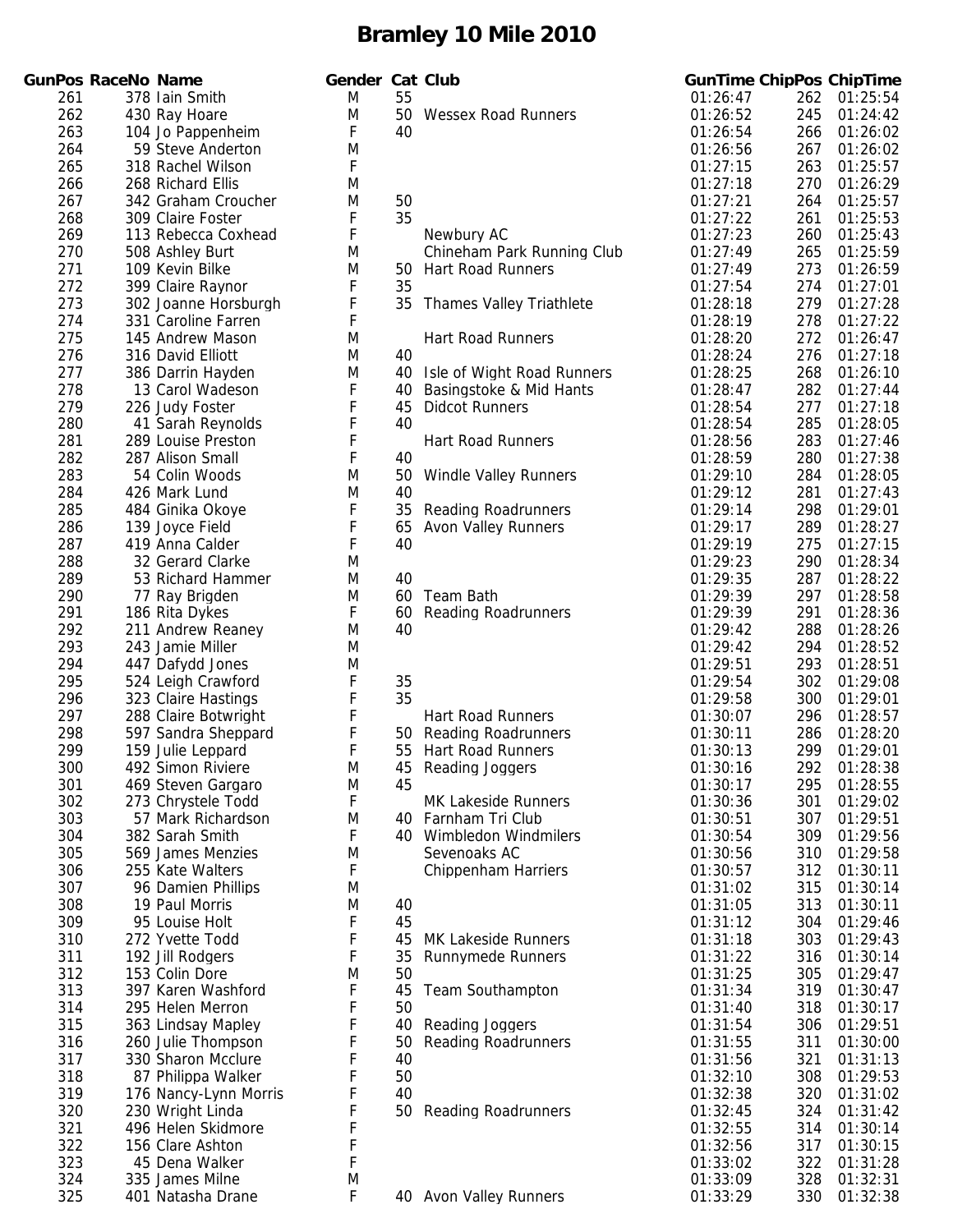|     | GunPos RaceNo Name |                        | Geno |
|-----|--------------------|------------------------|------|
| 326 |                    | 239 Christina Davidson | F    |
| 327 |                    | 97 Emma Grenside       | F    |
| 328 |                    | 551 Gill Newman        | F    |
| 329 |                    | 267 Frances Hood       | F    |
| 330 |                    | 259 Ian Hunt           | M    |
| 331 |                    | 12 Alison Jones        | F    |
| 332 |                    | 506 Richard Clarke     | M    |
| 333 |                    | 428 Stephen Slay       | Μ    |
| 334 |                    | 29 Michael Hughes      | Μ    |
| 335 |                    | 515 Jess Martin        | F    |
| 336 |                    | 371 William Yates      | M    |
| 337 |                    | 370 Nicola Southwell   | F    |
| 338 |                    | 312 Marie Balchin      | F    |
| 339 |                    | 511 Judy Hicks         | F    |
| 340 |                    | 52 John Williamson     | M    |
| 341 |                    | 21 Ursula Treadgold    | F    |
| 342 |                    | 501 Eeva Hiltunen      | F    |
| 343 |                    | 577 Sue Graves         | F    |
| 344 |                    | 578 Katie Bailey       | F    |
| 345 |                    | 11 Stephen Dooley      | Μ    |
| 346 |                    | 450 Robert Clemmitt    | Μ    |
| 347 |                    | 51 Karen Hodkin        | F    |
| 348 |                    | 166 Philip Branigan    | Μ    |
| 349 |                    | 505 Robin Sherman      | M    |
| 350 |                    | 471 Philip Burbidge    | Μ    |
| 351 |                    | 164 Jo Oswald          | F    |
| 352 |                    | 332 Bruce Jackson      | M    |
| 353 |                    | 313 Austin Matthews    | Μ    |
| 354 |                    | 155 Victoria Baldwin   | F    |
| 355 |                    | 459 Sally Mckenzie     | F    |
| 356 |                    | 468 Claire Mark        | F    |
| 357 |                    | 234 Michelle Hareswape | F    |
| 358 |                    | 592 Tim Cassford       | Μ    |
| 359 |                    | 220 David Paul         | Μ    |
| 360 |                    | 390 Carl Woffington    | M    |
| 361 |                    | 322 Jean Mcwilliam     | F    |
| 362 |                    | 321 Helen Cathie       | F    |
| 363 |                    | 34 Ilona Herbent       | F    |
| 364 |                    | 475 Rina Ness          | F    |
| 365 |                    | 66 Paula Steckiw       | F    |
| 366 |                    | 103 Steve Lyons        | M    |
| 367 |                    | 173 Megan Aedy         | F.   |
| 368 |                    | 179 Walter Thorpe      | M    |
| 369 |                    | 172 Graham Aedy        | M    |
| 370 |                    | 314 Clifford Cheesman  | M    |
| 371 |                    | 160 Robert Leppard     | M    |
| 372 |                    | 215 Grace Judge        | F    |
| 373 |                    | 351 Clair Thorpe       | F    |
| 374 |                    | 315 Deborah Gregory    | F    |
| 375 |                    | 477 Stephen Ness       | M    |
| 376 |                    | 360 Val Stuyvesant     | F    |
| 377 |                    | 86 Sophie Pindoria     | F    |
| 378 |                    | 531 Caroline White     | F    |
| 379 |                    | 431 Angela Cory        | F    |
| 380 |                    | 244 Frances Pressner   | F    |
| 381 |                    | 253 Clare Cunnington   | F    |
| 382 |                    | 482 Jon Dwyer          | Μ    |
| 383 |                    | 216 Ross Somerville    | M    |
| 384 |                    | 277 Clare Ashford      | F    |
| 385 |                    | 99 Walker Erin         | F    |
| 386 |                    | 70 Paula Robinson      | F    |
| 387 |                    | 582 Susie Rees         | F    |
| 388 |                    | 457 Lauren Wallace     | F    |
| 389 |                    | 404 Laura Crosby       | F    |
| 390 |                    | 190 Louise Mahoney     | F    |

| 326<br>239 Christina Davidson<br>F<br>50 Avon Valley Runners<br>01:33:30<br>331<br>01:32:39<br>327<br>97 Emma Grenside<br>F<br>40<br>01:33:34<br>325<br>01:32:03<br>F<br>328<br>40<br><b>Marlow Striders</b><br>01:33:42<br>326<br>01:32:09<br>551 Gill Newman<br>329<br>F<br>332<br>267 Frances Hood<br>60<br><b>Avon Valley Runners</b><br>01:33:43<br>01:32:52<br>330<br>M<br>327<br>259 Ian Hunt<br>40<br>01:33:49<br>01:32:28<br>331<br>F<br>40<br>333<br>12 Alison Jones<br>01:33:54<br>01:32:53<br>332<br>323<br>506 Richard Clarke<br>M<br>45<br><b>Reading Roadrunners</b><br>01:34:09<br>01:31:41<br>333<br><b>Headington Road Runners</b><br>01:34:20<br>338<br>01:33:21<br>428 Stephen Slay<br>M<br>45<br>334<br>M<br>329<br>01:32:33<br>29 Michael Hughes<br>01:34:23<br>F<br>335<br>337<br>515 Jess Martin<br>01:34:29<br>01:33:21<br><b>Totton Running Club</b><br>336<br>M<br>335<br>371 William Yates<br>01:34:34<br>01:33:02<br>F<br>337<br>40<br>336<br>01:33:02<br>370 Nicola Southwell<br>01:34:34<br>338<br>F<br>01:34:37<br>334<br>01:33:00<br>312 Marie Balchin<br>F<br>339<br>339<br>511 Judy Hicks<br>Reading Joggers<br>01:34:38<br>01:33:23<br>55<br>340<br>52 John Williamson<br>M<br><b>Windle Valley Runners</b><br>340<br>01:33:50<br>65<br>01:34:56<br>F<br>341<br>21 Ursula Treadgold<br>40<br>01:35:12<br>343<br>01:34:17<br>F<br>342<br>352<br>501 Eeva Hiltunen<br>01:35:14<br>01:35:00<br>F<br>343<br>351<br>577 Sue Graves<br>60 Hart Road Runners<br>01:35:54<br>01:34:55<br>F<br>353<br>344<br>578 Katie Bailey<br>01:35:55<br>01:35:04<br>345<br>11 Stephen Dooley<br>M<br>01:36:02<br>346<br>01:34:52<br>346<br>450 Robert Clemmitt<br>M<br>01:36:02<br>347<br>01:34:52<br>F<br>347<br>51 Karen Hodkin<br>35<br>01:36:02<br>341<br>01:33:55<br>348<br>342<br>166 Philip Branigan<br>M<br>45<br>01:36:04<br>01:33:56<br>Chineham Park Running Club<br>349<br>505 Robin Sherman<br>M<br>01:36:08<br>355<br>01:35:20<br>350<br>01:36:16<br>348<br>01:34:52<br>471 Philip Burbidge<br>M<br><b>Reading Roadrunners</b><br>55<br>351<br>F<br>354<br>164 Jo Oswald<br>01:36:18<br>01:35:11<br>352<br>M<br>332 Bruce Jackson<br><b>Tadley Runners</b><br>01:36:25<br>350<br>01:34:55<br>353<br>M<br>01:36:28<br>356<br>01:35:21<br>313 Austin Matthews<br>F<br>354<br>345<br>155 Victoria Baldwin<br>01:37:04<br>01:34:42<br>F<br>355<br>459 Sally Mckenzie<br><b>Reading Roadrunners</b><br>01:37:09<br>344<br>01:34:42<br>356<br>F<br>468 Claire Mark<br><b>Hart Road Runners</b><br>01:37:15<br>349<br>01:34:53<br>F<br>357<br>234 Michelle Hareswape<br>40<br>01:37:20<br>358<br>01:35:53<br>358<br>592 Tim Cassford<br>M<br>Lordshill Road Runners<br>01:37:25<br>359<br>01:35:57<br>359<br>M<br>45 Fairlands Valley Spartans<br>362<br>220 David Paul<br>01:37:37<br>01:36:31<br>360<br>390 Carl Woffington<br>M<br>01:37:52<br>365<br>01:36:57<br>60<br><b>Reading Roadrunners</b><br>361<br>F<br>35<br>322 Jean Mcwilliam<br>01:37:53<br>361<br>01:36:17<br>F<br>362<br>321 Helen Cathie<br>Farnham Runners<br>01:37:58<br>357<br>01:35:26<br>F<br>35<br>363<br>01:38:10<br>360<br>01:36:04<br>34 Ilona Herbent<br>F<br>364<br>01:38:14<br>367<br>475 Rina Ness<br>35<br><b>Reading Roadrunners</b><br>01:37:02<br>F<br>365<br>55<br>66 Paula Steckiw<br>01:38:20<br>371<br>01:37:18<br>Basingstoke & Mid Hants<br>366<br>103 Steve Lyons<br>M<br>01:38:31<br>01:36:52<br>364<br>F<br>367<br>45<br>01:38:51<br>368<br>173 Megan Aedy<br>01:37:03<br>368<br>M<br>70<br>Basingstoke & Mid Hants<br>01:38:52<br>376<br>01:37:52<br>179 Walter Thorpe<br>40<br>01:37:04<br>369<br>172 Graham Aedy<br>M<br>01:38:53<br>369<br>370<br>314 Clifford Cheesman<br>40<br>Basingstoke & Mid Hants<br>01:39:00<br>363<br>01:36:39<br>M<br>371<br><b>Hart Road Runners</b><br>01:39:09<br>372<br>01:37:32<br>160 Robert Leppard<br>M<br>55<br>F<br>372<br>215 Grace Judge<br>Basingstoke & Mid Hants<br>01:39:18<br>366<br>01:36:58<br>45<br>373<br>F<br>351 Clair Thorpe<br>01:39:22<br>375<br>01:37:50<br>F<br>374<br>315 Deborah Gregory<br>Basingstoke & Mid Hants<br>01:39:25<br>370<br>01:37:05<br>45<br>375<br>378<br>01:38:25<br>477 Stephen Ness<br>M<br>40<br>01:39:38<br>376<br>F<br>45<br>360 Val Stuyvesant<br>01:39:39<br>373<br>01:37:34<br>F<br>377<br>86 Sophie Pindoria<br>01:39:58<br>377<br>01:38:03<br>F<br>378<br>531 Caroline White<br>392<br>01:39:43<br>Reading Joggers<br>01:40:07<br>65<br>F<br>379<br>374<br>431 Angela Cory<br>Watford Running Club<br>01:40:14<br>45<br>01:37:45<br>F<br>380<br>40<br>380<br>244 Frances Pressner<br>01:40:27<br>01:38:38<br>F<br>381<br>40<br>01:40:28<br>381<br>01:38:38<br>253 Clare Cunnington<br>382<br>379<br>482 Jon Dwyer<br>M<br>45<br>Buckingham & Stowe Running Club<br>01:40:33<br>01:38:36<br>383<br>216 Ross Somerville<br>M<br>50<br>01:40:44<br>382<br>01:38:44<br>F<br>384<br>383<br>01:38:49<br>277 Clare Ashford<br>01:40:45<br>F<br>385<br>99 Walker Erin<br>Serpentine RC<br>01:40:45<br>384<br>01:38:50<br>F<br>35<br>386<br>70 Paula Robinson<br>01:40:49<br>385<br>01:39:03<br>F<br>387<br>01:41:04<br>391<br>01:39:40<br>582 Susie Rees<br><b>Reading Roadrunners</b><br>F<br>388<br>389<br>01:39:37<br>457 Lauren Wallace<br>01:41:10<br>F<br>389<br>404 Laura Crosby<br>01:41:28<br>390<br>01:39:37<br>40<br>F<br>190 Louise Mahoney |     | <b>GunPos RaceNo Name</b> | Gender Cat Club |    | <b>GunTime ChipPos ChipTime</b> |     |          |
|-------------------------------------------------------------------------------------------------------------------------------------------------------------------------------------------------------------------------------------------------------------------------------------------------------------------------------------------------------------------------------------------------------------------------------------------------------------------------------------------------------------------------------------------------------------------------------------------------------------------------------------------------------------------------------------------------------------------------------------------------------------------------------------------------------------------------------------------------------------------------------------------------------------------------------------------------------------------------------------------------------------------------------------------------------------------------------------------------------------------------------------------------------------------------------------------------------------------------------------------------------------------------------------------------------------------------------------------------------------------------------------------------------------------------------------------------------------------------------------------------------------------------------------------------------------------------------------------------------------------------------------------------------------------------------------------------------------------------------------------------------------------------------------------------------------------------------------------------------------------------------------------------------------------------------------------------------------------------------------------------------------------------------------------------------------------------------------------------------------------------------------------------------------------------------------------------------------------------------------------------------------------------------------------------------------------------------------------------------------------------------------------------------------------------------------------------------------------------------------------------------------------------------------------------------------------------------------------------------------------------------------------------------------------------------------------------------------------------------------------------------------------------------------------------------------------------------------------------------------------------------------------------------------------------------------------------------------------------------------------------------------------------------------------------------------------------------------------------------------------------------------------------------------------------------------------------------------------------------------------------------------------------------------------------------------------------------------------------------------------------------------------------------------------------------------------------------------------------------------------------------------------------------------------------------------------------------------------------------------------------------------------------------------------------------------------------------------------------------------------------------------------------------------------------------------------------------------------------------------------------------------------------------------------------------------------------------------------------------------------------------------------------------------------------------------------------------------------------------------------------------------------------------------------------------------------------------------------------------------------------------------------------------------------------------------------------------------------------------------------------------------------------------------------------------------------------------------------------------------------------------------------------------------------------------------------------------------------------------------------------------------------------------------------------------------------------------------------------------------------------------------------------------------------------------------------------------------------------------------------------------------------------------------------------------------------------------------------------------------------------------------------------------------------------------------------------------------------------------------------------------------------------------------------------------------------------------------------------------------------------------------------------------------------------------------------------------------------------------------|-----|---------------------------|-----------------|----|---------------------------------|-----|----------|
|                                                                                                                                                                                                                                                                                                                                                                                                                                                                                                                                                                                                                                                                                                                                                                                                                                                                                                                                                                                                                                                                                                                                                                                                                                                                                                                                                                                                                                                                                                                                                                                                                                                                                                                                                                                                                                                                                                                                                                                                                                                                                                                                                                                                                                                                                                                                                                                                                                                                                                                                                                                                                                                                                                                                                                                                                                                                                                                                                                                                                                                                                                                                                                                                                                                                                                                                                                                                                                                                                                                                                                                                                                                                                                                                                                                                                                                                                                                                                                                                                                                                                                                                                                                                                                                                                                                                                                                                                                                                                                                                                                                                                                                                                                                                                                                                                                                                                                                                                                                                                                                                                                                                                                                                                                                                                                                                                             |     |                           |                 |    |                                 |     |          |
|                                                                                                                                                                                                                                                                                                                                                                                                                                                                                                                                                                                                                                                                                                                                                                                                                                                                                                                                                                                                                                                                                                                                                                                                                                                                                                                                                                                                                                                                                                                                                                                                                                                                                                                                                                                                                                                                                                                                                                                                                                                                                                                                                                                                                                                                                                                                                                                                                                                                                                                                                                                                                                                                                                                                                                                                                                                                                                                                                                                                                                                                                                                                                                                                                                                                                                                                                                                                                                                                                                                                                                                                                                                                                                                                                                                                                                                                                                                                                                                                                                                                                                                                                                                                                                                                                                                                                                                                                                                                                                                                                                                                                                                                                                                                                                                                                                                                                                                                                                                                                                                                                                                                                                                                                                                                                                                                                             |     |                           |                 |    |                                 |     |          |
|                                                                                                                                                                                                                                                                                                                                                                                                                                                                                                                                                                                                                                                                                                                                                                                                                                                                                                                                                                                                                                                                                                                                                                                                                                                                                                                                                                                                                                                                                                                                                                                                                                                                                                                                                                                                                                                                                                                                                                                                                                                                                                                                                                                                                                                                                                                                                                                                                                                                                                                                                                                                                                                                                                                                                                                                                                                                                                                                                                                                                                                                                                                                                                                                                                                                                                                                                                                                                                                                                                                                                                                                                                                                                                                                                                                                                                                                                                                                                                                                                                                                                                                                                                                                                                                                                                                                                                                                                                                                                                                                                                                                                                                                                                                                                                                                                                                                                                                                                                                                                                                                                                                                                                                                                                                                                                                                                             |     |                           |                 |    |                                 |     |          |
|                                                                                                                                                                                                                                                                                                                                                                                                                                                                                                                                                                                                                                                                                                                                                                                                                                                                                                                                                                                                                                                                                                                                                                                                                                                                                                                                                                                                                                                                                                                                                                                                                                                                                                                                                                                                                                                                                                                                                                                                                                                                                                                                                                                                                                                                                                                                                                                                                                                                                                                                                                                                                                                                                                                                                                                                                                                                                                                                                                                                                                                                                                                                                                                                                                                                                                                                                                                                                                                                                                                                                                                                                                                                                                                                                                                                                                                                                                                                                                                                                                                                                                                                                                                                                                                                                                                                                                                                                                                                                                                                                                                                                                                                                                                                                                                                                                                                                                                                                                                                                                                                                                                                                                                                                                                                                                                                                             |     |                           |                 |    |                                 |     |          |
|                                                                                                                                                                                                                                                                                                                                                                                                                                                                                                                                                                                                                                                                                                                                                                                                                                                                                                                                                                                                                                                                                                                                                                                                                                                                                                                                                                                                                                                                                                                                                                                                                                                                                                                                                                                                                                                                                                                                                                                                                                                                                                                                                                                                                                                                                                                                                                                                                                                                                                                                                                                                                                                                                                                                                                                                                                                                                                                                                                                                                                                                                                                                                                                                                                                                                                                                                                                                                                                                                                                                                                                                                                                                                                                                                                                                                                                                                                                                                                                                                                                                                                                                                                                                                                                                                                                                                                                                                                                                                                                                                                                                                                                                                                                                                                                                                                                                                                                                                                                                                                                                                                                                                                                                                                                                                                                                                             |     |                           |                 |    |                                 |     |          |
|                                                                                                                                                                                                                                                                                                                                                                                                                                                                                                                                                                                                                                                                                                                                                                                                                                                                                                                                                                                                                                                                                                                                                                                                                                                                                                                                                                                                                                                                                                                                                                                                                                                                                                                                                                                                                                                                                                                                                                                                                                                                                                                                                                                                                                                                                                                                                                                                                                                                                                                                                                                                                                                                                                                                                                                                                                                                                                                                                                                                                                                                                                                                                                                                                                                                                                                                                                                                                                                                                                                                                                                                                                                                                                                                                                                                                                                                                                                                                                                                                                                                                                                                                                                                                                                                                                                                                                                                                                                                                                                                                                                                                                                                                                                                                                                                                                                                                                                                                                                                                                                                                                                                                                                                                                                                                                                                                             |     |                           |                 |    |                                 |     |          |
|                                                                                                                                                                                                                                                                                                                                                                                                                                                                                                                                                                                                                                                                                                                                                                                                                                                                                                                                                                                                                                                                                                                                                                                                                                                                                                                                                                                                                                                                                                                                                                                                                                                                                                                                                                                                                                                                                                                                                                                                                                                                                                                                                                                                                                                                                                                                                                                                                                                                                                                                                                                                                                                                                                                                                                                                                                                                                                                                                                                                                                                                                                                                                                                                                                                                                                                                                                                                                                                                                                                                                                                                                                                                                                                                                                                                                                                                                                                                                                                                                                                                                                                                                                                                                                                                                                                                                                                                                                                                                                                                                                                                                                                                                                                                                                                                                                                                                                                                                                                                                                                                                                                                                                                                                                                                                                                                                             |     |                           |                 |    |                                 |     |          |
|                                                                                                                                                                                                                                                                                                                                                                                                                                                                                                                                                                                                                                                                                                                                                                                                                                                                                                                                                                                                                                                                                                                                                                                                                                                                                                                                                                                                                                                                                                                                                                                                                                                                                                                                                                                                                                                                                                                                                                                                                                                                                                                                                                                                                                                                                                                                                                                                                                                                                                                                                                                                                                                                                                                                                                                                                                                                                                                                                                                                                                                                                                                                                                                                                                                                                                                                                                                                                                                                                                                                                                                                                                                                                                                                                                                                                                                                                                                                                                                                                                                                                                                                                                                                                                                                                                                                                                                                                                                                                                                                                                                                                                                                                                                                                                                                                                                                                                                                                                                                                                                                                                                                                                                                                                                                                                                                                             |     |                           |                 |    |                                 |     |          |
|                                                                                                                                                                                                                                                                                                                                                                                                                                                                                                                                                                                                                                                                                                                                                                                                                                                                                                                                                                                                                                                                                                                                                                                                                                                                                                                                                                                                                                                                                                                                                                                                                                                                                                                                                                                                                                                                                                                                                                                                                                                                                                                                                                                                                                                                                                                                                                                                                                                                                                                                                                                                                                                                                                                                                                                                                                                                                                                                                                                                                                                                                                                                                                                                                                                                                                                                                                                                                                                                                                                                                                                                                                                                                                                                                                                                                                                                                                                                                                                                                                                                                                                                                                                                                                                                                                                                                                                                                                                                                                                                                                                                                                                                                                                                                                                                                                                                                                                                                                                                                                                                                                                                                                                                                                                                                                                                                             |     |                           |                 |    |                                 |     |          |
|                                                                                                                                                                                                                                                                                                                                                                                                                                                                                                                                                                                                                                                                                                                                                                                                                                                                                                                                                                                                                                                                                                                                                                                                                                                                                                                                                                                                                                                                                                                                                                                                                                                                                                                                                                                                                                                                                                                                                                                                                                                                                                                                                                                                                                                                                                                                                                                                                                                                                                                                                                                                                                                                                                                                                                                                                                                                                                                                                                                                                                                                                                                                                                                                                                                                                                                                                                                                                                                                                                                                                                                                                                                                                                                                                                                                                                                                                                                                                                                                                                                                                                                                                                                                                                                                                                                                                                                                                                                                                                                                                                                                                                                                                                                                                                                                                                                                                                                                                                                                                                                                                                                                                                                                                                                                                                                                                             |     |                           |                 |    |                                 |     |          |
|                                                                                                                                                                                                                                                                                                                                                                                                                                                                                                                                                                                                                                                                                                                                                                                                                                                                                                                                                                                                                                                                                                                                                                                                                                                                                                                                                                                                                                                                                                                                                                                                                                                                                                                                                                                                                                                                                                                                                                                                                                                                                                                                                                                                                                                                                                                                                                                                                                                                                                                                                                                                                                                                                                                                                                                                                                                                                                                                                                                                                                                                                                                                                                                                                                                                                                                                                                                                                                                                                                                                                                                                                                                                                                                                                                                                                                                                                                                                                                                                                                                                                                                                                                                                                                                                                                                                                                                                                                                                                                                                                                                                                                                                                                                                                                                                                                                                                                                                                                                                                                                                                                                                                                                                                                                                                                                                                             |     |                           |                 |    |                                 |     |          |
|                                                                                                                                                                                                                                                                                                                                                                                                                                                                                                                                                                                                                                                                                                                                                                                                                                                                                                                                                                                                                                                                                                                                                                                                                                                                                                                                                                                                                                                                                                                                                                                                                                                                                                                                                                                                                                                                                                                                                                                                                                                                                                                                                                                                                                                                                                                                                                                                                                                                                                                                                                                                                                                                                                                                                                                                                                                                                                                                                                                                                                                                                                                                                                                                                                                                                                                                                                                                                                                                                                                                                                                                                                                                                                                                                                                                                                                                                                                                                                                                                                                                                                                                                                                                                                                                                                                                                                                                                                                                                                                                                                                                                                                                                                                                                                                                                                                                                                                                                                                                                                                                                                                                                                                                                                                                                                                                                             |     |                           |                 |    |                                 |     |          |
|                                                                                                                                                                                                                                                                                                                                                                                                                                                                                                                                                                                                                                                                                                                                                                                                                                                                                                                                                                                                                                                                                                                                                                                                                                                                                                                                                                                                                                                                                                                                                                                                                                                                                                                                                                                                                                                                                                                                                                                                                                                                                                                                                                                                                                                                                                                                                                                                                                                                                                                                                                                                                                                                                                                                                                                                                                                                                                                                                                                                                                                                                                                                                                                                                                                                                                                                                                                                                                                                                                                                                                                                                                                                                                                                                                                                                                                                                                                                                                                                                                                                                                                                                                                                                                                                                                                                                                                                                                                                                                                                                                                                                                                                                                                                                                                                                                                                                                                                                                                                                                                                                                                                                                                                                                                                                                                                                             |     |                           |                 |    |                                 |     |          |
|                                                                                                                                                                                                                                                                                                                                                                                                                                                                                                                                                                                                                                                                                                                                                                                                                                                                                                                                                                                                                                                                                                                                                                                                                                                                                                                                                                                                                                                                                                                                                                                                                                                                                                                                                                                                                                                                                                                                                                                                                                                                                                                                                                                                                                                                                                                                                                                                                                                                                                                                                                                                                                                                                                                                                                                                                                                                                                                                                                                                                                                                                                                                                                                                                                                                                                                                                                                                                                                                                                                                                                                                                                                                                                                                                                                                                                                                                                                                                                                                                                                                                                                                                                                                                                                                                                                                                                                                                                                                                                                                                                                                                                                                                                                                                                                                                                                                                                                                                                                                                                                                                                                                                                                                                                                                                                                                                             |     |                           |                 |    |                                 |     |          |
|                                                                                                                                                                                                                                                                                                                                                                                                                                                                                                                                                                                                                                                                                                                                                                                                                                                                                                                                                                                                                                                                                                                                                                                                                                                                                                                                                                                                                                                                                                                                                                                                                                                                                                                                                                                                                                                                                                                                                                                                                                                                                                                                                                                                                                                                                                                                                                                                                                                                                                                                                                                                                                                                                                                                                                                                                                                                                                                                                                                                                                                                                                                                                                                                                                                                                                                                                                                                                                                                                                                                                                                                                                                                                                                                                                                                                                                                                                                                                                                                                                                                                                                                                                                                                                                                                                                                                                                                                                                                                                                                                                                                                                                                                                                                                                                                                                                                                                                                                                                                                                                                                                                                                                                                                                                                                                                                                             |     |                           |                 |    |                                 |     |          |
|                                                                                                                                                                                                                                                                                                                                                                                                                                                                                                                                                                                                                                                                                                                                                                                                                                                                                                                                                                                                                                                                                                                                                                                                                                                                                                                                                                                                                                                                                                                                                                                                                                                                                                                                                                                                                                                                                                                                                                                                                                                                                                                                                                                                                                                                                                                                                                                                                                                                                                                                                                                                                                                                                                                                                                                                                                                                                                                                                                                                                                                                                                                                                                                                                                                                                                                                                                                                                                                                                                                                                                                                                                                                                                                                                                                                                                                                                                                                                                                                                                                                                                                                                                                                                                                                                                                                                                                                                                                                                                                                                                                                                                                                                                                                                                                                                                                                                                                                                                                                                                                                                                                                                                                                                                                                                                                                                             |     |                           |                 |    |                                 |     |          |
|                                                                                                                                                                                                                                                                                                                                                                                                                                                                                                                                                                                                                                                                                                                                                                                                                                                                                                                                                                                                                                                                                                                                                                                                                                                                                                                                                                                                                                                                                                                                                                                                                                                                                                                                                                                                                                                                                                                                                                                                                                                                                                                                                                                                                                                                                                                                                                                                                                                                                                                                                                                                                                                                                                                                                                                                                                                                                                                                                                                                                                                                                                                                                                                                                                                                                                                                                                                                                                                                                                                                                                                                                                                                                                                                                                                                                                                                                                                                                                                                                                                                                                                                                                                                                                                                                                                                                                                                                                                                                                                                                                                                                                                                                                                                                                                                                                                                                                                                                                                                                                                                                                                                                                                                                                                                                                                                                             |     |                           |                 |    |                                 |     |          |
|                                                                                                                                                                                                                                                                                                                                                                                                                                                                                                                                                                                                                                                                                                                                                                                                                                                                                                                                                                                                                                                                                                                                                                                                                                                                                                                                                                                                                                                                                                                                                                                                                                                                                                                                                                                                                                                                                                                                                                                                                                                                                                                                                                                                                                                                                                                                                                                                                                                                                                                                                                                                                                                                                                                                                                                                                                                                                                                                                                                                                                                                                                                                                                                                                                                                                                                                                                                                                                                                                                                                                                                                                                                                                                                                                                                                                                                                                                                                                                                                                                                                                                                                                                                                                                                                                                                                                                                                                                                                                                                                                                                                                                                                                                                                                                                                                                                                                                                                                                                                                                                                                                                                                                                                                                                                                                                                                             |     |                           |                 |    |                                 |     |          |
|                                                                                                                                                                                                                                                                                                                                                                                                                                                                                                                                                                                                                                                                                                                                                                                                                                                                                                                                                                                                                                                                                                                                                                                                                                                                                                                                                                                                                                                                                                                                                                                                                                                                                                                                                                                                                                                                                                                                                                                                                                                                                                                                                                                                                                                                                                                                                                                                                                                                                                                                                                                                                                                                                                                                                                                                                                                                                                                                                                                                                                                                                                                                                                                                                                                                                                                                                                                                                                                                                                                                                                                                                                                                                                                                                                                                                                                                                                                                                                                                                                                                                                                                                                                                                                                                                                                                                                                                                                                                                                                                                                                                                                                                                                                                                                                                                                                                                                                                                                                                                                                                                                                                                                                                                                                                                                                                                             |     |                           |                 |    |                                 |     |          |
|                                                                                                                                                                                                                                                                                                                                                                                                                                                                                                                                                                                                                                                                                                                                                                                                                                                                                                                                                                                                                                                                                                                                                                                                                                                                                                                                                                                                                                                                                                                                                                                                                                                                                                                                                                                                                                                                                                                                                                                                                                                                                                                                                                                                                                                                                                                                                                                                                                                                                                                                                                                                                                                                                                                                                                                                                                                                                                                                                                                                                                                                                                                                                                                                                                                                                                                                                                                                                                                                                                                                                                                                                                                                                                                                                                                                                                                                                                                                                                                                                                                                                                                                                                                                                                                                                                                                                                                                                                                                                                                                                                                                                                                                                                                                                                                                                                                                                                                                                                                                                                                                                                                                                                                                                                                                                                                                                             |     |                           |                 |    |                                 |     |          |
|                                                                                                                                                                                                                                                                                                                                                                                                                                                                                                                                                                                                                                                                                                                                                                                                                                                                                                                                                                                                                                                                                                                                                                                                                                                                                                                                                                                                                                                                                                                                                                                                                                                                                                                                                                                                                                                                                                                                                                                                                                                                                                                                                                                                                                                                                                                                                                                                                                                                                                                                                                                                                                                                                                                                                                                                                                                                                                                                                                                                                                                                                                                                                                                                                                                                                                                                                                                                                                                                                                                                                                                                                                                                                                                                                                                                                                                                                                                                                                                                                                                                                                                                                                                                                                                                                                                                                                                                                                                                                                                                                                                                                                                                                                                                                                                                                                                                                                                                                                                                                                                                                                                                                                                                                                                                                                                                                             |     |                           |                 |    |                                 |     |          |
|                                                                                                                                                                                                                                                                                                                                                                                                                                                                                                                                                                                                                                                                                                                                                                                                                                                                                                                                                                                                                                                                                                                                                                                                                                                                                                                                                                                                                                                                                                                                                                                                                                                                                                                                                                                                                                                                                                                                                                                                                                                                                                                                                                                                                                                                                                                                                                                                                                                                                                                                                                                                                                                                                                                                                                                                                                                                                                                                                                                                                                                                                                                                                                                                                                                                                                                                                                                                                                                                                                                                                                                                                                                                                                                                                                                                                                                                                                                                                                                                                                                                                                                                                                                                                                                                                                                                                                                                                                                                                                                                                                                                                                                                                                                                                                                                                                                                                                                                                                                                                                                                                                                                                                                                                                                                                                                                                             |     |                           |                 |    |                                 |     |          |
|                                                                                                                                                                                                                                                                                                                                                                                                                                                                                                                                                                                                                                                                                                                                                                                                                                                                                                                                                                                                                                                                                                                                                                                                                                                                                                                                                                                                                                                                                                                                                                                                                                                                                                                                                                                                                                                                                                                                                                                                                                                                                                                                                                                                                                                                                                                                                                                                                                                                                                                                                                                                                                                                                                                                                                                                                                                                                                                                                                                                                                                                                                                                                                                                                                                                                                                                                                                                                                                                                                                                                                                                                                                                                                                                                                                                                                                                                                                                                                                                                                                                                                                                                                                                                                                                                                                                                                                                                                                                                                                                                                                                                                                                                                                                                                                                                                                                                                                                                                                                                                                                                                                                                                                                                                                                                                                                                             |     |                           |                 |    |                                 |     |          |
|                                                                                                                                                                                                                                                                                                                                                                                                                                                                                                                                                                                                                                                                                                                                                                                                                                                                                                                                                                                                                                                                                                                                                                                                                                                                                                                                                                                                                                                                                                                                                                                                                                                                                                                                                                                                                                                                                                                                                                                                                                                                                                                                                                                                                                                                                                                                                                                                                                                                                                                                                                                                                                                                                                                                                                                                                                                                                                                                                                                                                                                                                                                                                                                                                                                                                                                                                                                                                                                                                                                                                                                                                                                                                                                                                                                                                                                                                                                                                                                                                                                                                                                                                                                                                                                                                                                                                                                                                                                                                                                                                                                                                                                                                                                                                                                                                                                                                                                                                                                                                                                                                                                                                                                                                                                                                                                                                             |     |                           |                 |    |                                 |     |          |
|                                                                                                                                                                                                                                                                                                                                                                                                                                                                                                                                                                                                                                                                                                                                                                                                                                                                                                                                                                                                                                                                                                                                                                                                                                                                                                                                                                                                                                                                                                                                                                                                                                                                                                                                                                                                                                                                                                                                                                                                                                                                                                                                                                                                                                                                                                                                                                                                                                                                                                                                                                                                                                                                                                                                                                                                                                                                                                                                                                                                                                                                                                                                                                                                                                                                                                                                                                                                                                                                                                                                                                                                                                                                                                                                                                                                                                                                                                                                                                                                                                                                                                                                                                                                                                                                                                                                                                                                                                                                                                                                                                                                                                                                                                                                                                                                                                                                                                                                                                                                                                                                                                                                                                                                                                                                                                                                                             |     |                           |                 |    |                                 |     |          |
|                                                                                                                                                                                                                                                                                                                                                                                                                                                                                                                                                                                                                                                                                                                                                                                                                                                                                                                                                                                                                                                                                                                                                                                                                                                                                                                                                                                                                                                                                                                                                                                                                                                                                                                                                                                                                                                                                                                                                                                                                                                                                                                                                                                                                                                                                                                                                                                                                                                                                                                                                                                                                                                                                                                                                                                                                                                                                                                                                                                                                                                                                                                                                                                                                                                                                                                                                                                                                                                                                                                                                                                                                                                                                                                                                                                                                                                                                                                                                                                                                                                                                                                                                                                                                                                                                                                                                                                                                                                                                                                                                                                                                                                                                                                                                                                                                                                                                                                                                                                                                                                                                                                                                                                                                                                                                                                                                             |     |                           |                 |    |                                 |     |          |
|                                                                                                                                                                                                                                                                                                                                                                                                                                                                                                                                                                                                                                                                                                                                                                                                                                                                                                                                                                                                                                                                                                                                                                                                                                                                                                                                                                                                                                                                                                                                                                                                                                                                                                                                                                                                                                                                                                                                                                                                                                                                                                                                                                                                                                                                                                                                                                                                                                                                                                                                                                                                                                                                                                                                                                                                                                                                                                                                                                                                                                                                                                                                                                                                                                                                                                                                                                                                                                                                                                                                                                                                                                                                                                                                                                                                                                                                                                                                                                                                                                                                                                                                                                                                                                                                                                                                                                                                                                                                                                                                                                                                                                                                                                                                                                                                                                                                                                                                                                                                                                                                                                                                                                                                                                                                                                                                                             |     |                           |                 |    |                                 |     |          |
|                                                                                                                                                                                                                                                                                                                                                                                                                                                                                                                                                                                                                                                                                                                                                                                                                                                                                                                                                                                                                                                                                                                                                                                                                                                                                                                                                                                                                                                                                                                                                                                                                                                                                                                                                                                                                                                                                                                                                                                                                                                                                                                                                                                                                                                                                                                                                                                                                                                                                                                                                                                                                                                                                                                                                                                                                                                                                                                                                                                                                                                                                                                                                                                                                                                                                                                                                                                                                                                                                                                                                                                                                                                                                                                                                                                                                                                                                                                                                                                                                                                                                                                                                                                                                                                                                                                                                                                                                                                                                                                                                                                                                                                                                                                                                                                                                                                                                                                                                                                                                                                                                                                                                                                                                                                                                                                                                             |     |                           |                 |    |                                 |     |          |
|                                                                                                                                                                                                                                                                                                                                                                                                                                                                                                                                                                                                                                                                                                                                                                                                                                                                                                                                                                                                                                                                                                                                                                                                                                                                                                                                                                                                                                                                                                                                                                                                                                                                                                                                                                                                                                                                                                                                                                                                                                                                                                                                                                                                                                                                                                                                                                                                                                                                                                                                                                                                                                                                                                                                                                                                                                                                                                                                                                                                                                                                                                                                                                                                                                                                                                                                                                                                                                                                                                                                                                                                                                                                                                                                                                                                                                                                                                                                                                                                                                                                                                                                                                                                                                                                                                                                                                                                                                                                                                                                                                                                                                                                                                                                                                                                                                                                                                                                                                                                                                                                                                                                                                                                                                                                                                                                                             |     |                           |                 |    |                                 |     |          |
|                                                                                                                                                                                                                                                                                                                                                                                                                                                                                                                                                                                                                                                                                                                                                                                                                                                                                                                                                                                                                                                                                                                                                                                                                                                                                                                                                                                                                                                                                                                                                                                                                                                                                                                                                                                                                                                                                                                                                                                                                                                                                                                                                                                                                                                                                                                                                                                                                                                                                                                                                                                                                                                                                                                                                                                                                                                                                                                                                                                                                                                                                                                                                                                                                                                                                                                                                                                                                                                                                                                                                                                                                                                                                                                                                                                                                                                                                                                                                                                                                                                                                                                                                                                                                                                                                                                                                                                                                                                                                                                                                                                                                                                                                                                                                                                                                                                                                                                                                                                                                                                                                                                                                                                                                                                                                                                                                             |     |                           |                 |    |                                 |     |          |
|                                                                                                                                                                                                                                                                                                                                                                                                                                                                                                                                                                                                                                                                                                                                                                                                                                                                                                                                                                                                                                                                                                                                                                                                                                                                                                                                                                                                                                                                                                                                                                                                                                                                                                                                                                                                                                                                                                                                                                                                                                                                                                                                                                                                                                                                                                                                                                                                                                                                                                                                                                                                                                                                                                                                                                                                                                                                                                                                                                                                                                                                                                                                                                                                                                                                                                                                                                                                                                                                                                                                                                                                                                                                                                                                                                                                                                                                                                                                                                                                                                                                                                                                                                                                                                                                                                                                                                                                                                                                                                                                                                                                                                                                                                                                                                                                                                                                                                                                                                                                                                                                                                                                                                                                                                                                                                                                                             |     |                           |                 |    |                                 |     |          |
|                                                                                                                                                                                                                                                                                                                                                                                                                                                                                                                                                                                                                                                                                                                                                                                                                                                                                                                                                                                                                                                                                                                                                                                                                                                                                                                                                                                                                                                                                                                                                                                                                                                                                                                                                                                                                                                                                                                                                                                                                                                                                                                                                                                                                                                                                                                                                                                                                                                                                                                                                                                                                                                                                                                                                                                                                                                                                                                                                                                                                                                                                                                                                                                                                                                                                                                                                                                                                                                                                                                                                                                                                                                                                                                                                                                                                                                                                                                                                                                                                                                                                                                                                                                                                                                                                                                                                                                                                                                                                                                                                                                                                                                                                                                                                                                                                                                                                                                                                                                                                                                                                                                                                                                                                                                                                                                                                             |     |                           |                 |    |                                 |     |          |
|                                                                                                                                                                                                                                                                                                                                                                                                                                                                                                                                                                                                                                                                                                                                                                                                                                                                                                                                                                                                                                                                                                                                                                                                                                                                                                                                                                                                                                                                                                                                                                                                                                                                                                                                                                                                                                                                                                                                                                                                                                                                                                                                                                                                                                                                                                                                                                                                                                                                                                                                                                                                                                                                                                                                                                                                                                                                                                                                                                                                                                                                                                                                                                                                                                                                                                                                                                                                                                                                                                                                                                                                                                                                                                                                                                                                                                                                                                                                                                                                                                                                                                                                                                                                                                                                                                                                                                                                                                                                                                                                                                                                                                                                                                                                                                                                                                                                                                                                                                                                                                                                                                                                                                                                                                                                                                                                                             |     |                           |                 |    |                                 |     |          |
|                                                                                                                                                                                                                                                                                                                                                                                                                                                                                                                                                                                                                                                                                                                                                                                                                                                                                                                                                                                                                                                                                                                                                                                                                                                                                                                                                                                                                                                                                                                                                                                                                                                                                                                                                                                                                                                                                                                                                                                                                                                                                                                                                                                                                                                                                                                                                                                                                                                                                                                                                                                                                                                                                                                                                                                                                                                                                                                                                                                                                                                                                                                                                                                                                                                                                                                                                                                                                                                                                                                                                                                                                                                                                                                                                                                                                                                                                                                                                                                                                                                                                                                                                                                                                                                                                                                                                                                                                                                                                                                                                                                                                                                                                                                                                                                                                                                                                                                                                                                                                                                                                                                                                                                                                                                                                                                                                             |     |                           |                 |    |                                 |     |          |
|                                                                                                                                                                                                                                                                                                                                                                                                                                                                                                                                                                                                                                                                                                                                                                                                                                                                                                                                                                                                                                                                                                                                                                                                                                                                                                                                                                                                                                                                                                                                                                                                                                                                                                                                                                                                                                                                                                                                                                                                                                                                                                                                                                                                                                                                                                                                                                                                                                                                                                                                                                                                                                                                                                                                                                                                                                                                                                                                                                                                                                                                                                                                                                                                                                                                                                                                                                                                                                                                                                                                                                                                                                                                                                                                                                                                                                                                                                                                                                                                                                                                                                                                                                                                                                                                                                                                                                                                                                                                                                                                                                                                                                                                                                                                                                                                                                                                                                                                                                                                                                                                                                                                                                                                                                                                                                                                                             |     |                           |                 |    |                                 |     |          |
|                                                                                                                                                                                                                                                                                                                                                                                                                                                                                                                                                                                                                                                                                                                                                                                                                                                                                                                                                                                                                                                                                                                                                                                                                                                                                                                                                                                                                                                                                                                                                                                                                                                                                                                                                                                                                                                                                                                                                                                                                                                                                                                                                                                                                                                                                                                                                                                                                                                                                                                                                                                                                                                                                                                                                                                                                                                                                                                                                                                                                                                                                                                                                                                                                                                                                                                                                                                                                                                                                                                                                                                                                                                                                                                                                                                                                                                                                                                                                                                                                                                                                                                                                                                                                                                                                                                                                                                                                                                                                                                                                                                                                                                                                                                                                                                                                                                                                                                                                                                                                                                                                                                                                                                                                                                                                                                                                             |     |                           |                 |    |                                 |     |          |
|                                                                                                                                                                                                                                                                                                                                                                                                                                                                                                                                                                                                                                                                                                                                                                                                                                                                                                                                                                                                                                                                                                                                                                                                                                                                                                                                                                                                                                                                                                                                                                                                                                                                                                                                                                                                                                                                                                                                                                                                                                                                                                                                                                                                                                                                                                                                                                                                                                                                                                                                                                                                                                                                                                                                                                                                                                                                                                                                                                                                                                                                                                                                                                                                                                                                                                                                                                                                                                                                                                                                                                                                                                                                                                                                                                                                                                                                                                                                                                                                                                                                                                                                                                                                                                                                                                                                                                                                                                                                                                                                                                                                                                                                                                                                                                                                                                                                                                                                                                                                                                                                                                                                                                                                                                                                                                                                                             |     |                           |                 |    |                                 |     |          |
|                                                                                                                                                                                                                                                                                                                                                                                                                                                                                                                                                                                                                                                                                                                                                                                                                                                                                                                                                                                                                                                                                                                                                                                                                                                                                                                                                                                                                                                                                                                                                                                                                                                                                                                                                                                                                                                                                                                                                                                                                                                                                                                                                                                                                                                                                                                                                                                                                                                                                                                                                                                                                                                                                                                                                                                                                                                                                                                                                                                                                                                                                                                                                                                                                                                                                                                                                                                                                                                                                                                                                                                                                                                                                                                                                                                                                                                                                                                                                                                                                                                                                                                                                                                                                                                                                                                                                                                                                                                                                                                                                                                                                                                                                                                                                                                                                                                                                                                                                                                                                                                                                                                                                                                                                                                                                                                                                             |     |                           |                 |    |                                 |     |          |
|                                                                                                                                                                                                                                                                                                                                                                                                                                                                                                                                                                                                                                                                                                                                                                                                                                                                                                                                                                                                                                                                                                                                                                                                                                                                                                                                                                                                                                                                                                                                                                                                                                                                                                                                                                                                                                                                                                                                                                                                                                                                                                                                                                                                                                                                                                                                                                                                                                                                                                                                                                                                                                                                                                                                                                                                                                                                                                                                                                                                                                                                                                                                                                                                                                                                                                                                                                                                                                                                                                                                                                                                                                                                                                                                                                                                                                                                                                                                                                                                                                                                                                                                                                                                                                                                                                                                                                                                                                                                                                                                                                                                                                                                                                                                                                                                                                                                                                                                                                                                                                                                                                                                                                                                                                                                                                                                                             |     |                           |                 |    |                                 |     |          |
|                                                                                                                                                                                                                                                                                                                                                                                                                                                                                                                                                                                                                                                                                                                                                                                                                                                                                                                                                                                                                                                                                                                                                                                                                                                                                                                                                                                                                                                                                                                                                                                                                                                                                                                                                                                                                                                                                                                                                                                                                                                                                                                                                                                                                                                                                                                                                                                                                                                                                                                                                                                                                                                                                                                                                                                                                                                                                                                                                                                                                                                                                                                                                                                                                                                                                                                                                                                                                                                                                                                                                                                                                                                                                                                                                                                                                                                                                                                                                                                                                                                                                                                                                                                                                                                                                                                                                                                                                                                                                                                                                                                                                                                                                                                                                                                                                                                                                                                                                                                                                                                                                                                                                                                                                                                                                                                                                             |     |                           |                 |    |                                 |     |          |
|                                                                                                                                                                                                                                                                                                                                                                                                                                                                                                                                                                                                                                                                                                                                                                                                                                                                                                                                                                                                                                                                                                                                                                                                                                                                                                                                                                                                                                                                                                                                                                                                                                                                                                                                                                                                                                                                                                                                                                                                                                                                                                                                                                                                                                                                                                                                                                                                                                                                                                                                                                                                                                                                                                                                                                                                                                                                                                                                                                                                                                                                                                                                                                                                                                                                                                                                                                                                                                                                                                                                                                                                                                                                                                                                                                                                                                                                                                                                                                                                                                                                                                                                                                                                                                                                                                                                                                                                                                                                                                                                                                                                                                                                                                                                                                                                                                                                                                                                                                                                                                                                                                                                                                                                                                                                                                                                                             |     |                           |                 |    |                                 |     |          |
|                                                                                                                                                                                                                                                                                                                                                                                                                                                                                                                                                                                                                                                                                                                                                                                                                                                                                                                                                                                                                                                                                                                                                                                                                                                                                                                                                                                                                                                                                                                                                                                                                                                                                                                                                                                                                                                                                                                                                                                                                                                                                                                                                                                                                                                                                                                                                                                                                                                                                                                                                                                                                                                                                                                                                                                                                                                                                                                                                                                                                                                                                                                                                                                                                                                                                                                                                                                                                                                                                                                                                                                                                                                                                                                                                                                                                                                                                                                                                                                                                                                                                                                                                                                                                                                                                                                                                                                                                                                                                                                                                                                                                                                                                                                                                                                                                                                                                                                                                                                                                                                                                                                                                                                                                                                                                                                                                             |     |                           |                 |    |                                 |     |          |
|                                                                                                                                                                                                                                                                                                                                                                                                                                                                                                                                                                                                                                                                                                                                                                                                                                                                                                                                                                                                                                                                                                                                                                                                                                                                                                                                                                                                                                                                                                                                                                                                                                                                                                                                                                                                                                                                                                                                                                                                                                                                                                                                                                                                                                                                                                                                                                                                                                                                                                                                                                                                                                                                                                                                                                                                                                                                                                                                                                                                                                                                                                                                                                                                                                                                                                                                                                                                                                                                                                                                                                                                                                                                                                                                                                                                                                                                                                                                                                                                                                                                                                                                                                                                                                                                                                                                                                                                                                                                                                                                                                                                                                                                                                                                                                                                                                                                                                                                                                                                                                                                                                                                                                                                                                                                                                                                                             |     |                           |                 |    |                                 |     |          |
|                                                                                                                                                                                                                                                                                                                                                                                                                                                                                                                                                                                                                                                                                                                                                                                                                                                                                                                                                                                                                                                                                                                                                                                                                                                                                                                                                                                                                                                                                                                                                                                                                                                                                                                                                                                                                                                                                                                                                                                                                                                                                                                                                                                                                                                                                                                                                                                                                                                                                                                                                                                                                                                                                                                                                                                                                                                                                                                                                                                                                                                                                                                                                                                                                                                                                                                                                                                                                                                                                                                                                                                                                                                                                                                                                                                                                                                                                                                                                                                                                                                                                                                                                                                                                                                                                                                                                                                                                                                                                                                                                                                                                                                                                                                                                                                                                                                                                                                                                                                                                                                                                                                                                                                                                                                                                                                                                             |     |                           |                 |    |                                 |     |          |
|                                                                                                                                                                                                                                                                                                                                                                                                                                                                                                                                                                                                                                                                                                                                                                                                                                                                                                                                                                                                                                                                                                                                                                                                                                                                                                                                                                                                                                                                                                                                                                                                                                                                                                                                                                                                                                                                                                                                                                                                                                                                                                                                                                                                                                                                                                                                                                                                                                                                                                                                                                                                                                                                                                                                                                                                                                                                                                                                                                                                                                                                                                                                                                                                                                                                                                                                                                                                                                                                                                                                                                                                                                                                                                                                                                                                                                                                                                                                                                                                                                                                                                                                                                                                                                                                                                                                                                                                                                                                                                                                                                                                                                                                                                                                                                                                                                                                                                                                                                                                                                                                                                                                                                                                                                                                                                                                                             |     |                           |                 |    |                                 |     |          |
|                                                                                                                                                                                                                                                                                                                                                                                                                                                                                                                                                                                                                                                                                                                                                                                                                                                                                                                                                                                                                                                                                                                                                                                                                                                                                                                                                                                                                                                                                                                                                                                                                                                                                                                                                                                                                                                                                                                                                                                                                                                                                                                                                                                                                                                                                                                                                                                                                                                                                                                                                                                                                                                                                                                                                                                                                                                                                                                                                                                                                                                                                                                                                                                                                                                                                                                                                                                                                                                                                                                                                                                                                                                                                                                                                                                                                                                                                                                                                                                                                                                                                                                                                                                                                                                                                                                                                                                                                                                                                                                                                                                                                                                                                                                                                                                                                                                                                                                                                                                                                                                                                                                                                                                                                                                                                                                                                             |     |                           |                 |    |                                 |     |          |
|                                                                                                                                                                                                                                                                                                                                                                                                                                                                                                                                                                                                                                                                                                                                                                                                                                                                                                                                                                                                                                                                                                                                                                                                                                                                                                                                                                                                                                                                                                                                                                                                                                                                                                                                                                                                                                                                                                                                                                                                                                                                                                                                                                                                                                                                                                                                                                                                                                                                                                                                                                                                                                                                                                                                                                                                                                                                                                                                                                                                                                                                                                                                                                                                                                                                                                                                                                                                                                                                                                                                                                                                                                                                                                                                                                                                                                                                                                                                                                                                                                                                                                                                                                                                                                                                                                                                                                                                                                                                                                                                                                                                                                                                                                                                                                                                                                                                                                                                                                                                                                                                                                                                                                                                                                                                                                                                                             |     |                           |                 |    |                                 |     |          |
|                                                                                                                                                                                                                                                                                                                                                                                                                                                                                                                                                                                                                                                                                                                                                                                                                                                                                                                                                                                                                                                                                                                                                                                                                                                                                                                                                                                                                                                                                                                                                                                                                                                                                                                                                                                                                                                                                                                                                                                                                                                                                                                                                                                                                                                                                                                                                                                                                                                                                                                                                                                                                                                                                                                                                                                                                                                                                                                                                                                                                                                                                                                                                                                                                                                                                                                                                                                                                                                                                                                                                                                                                                                                                                                                                                                                                                                                                                                                                                                                                                                                                                                                                                                                                                                                                                                                                                                                                                                                                                                                                                                                                                                                                                                                                                                                                                                                                                                                                                                                                                                                                                                                                                                                                                                                                                                                                             |     |                           |                 |    |                                 |     |          |
|                                                                                                                                                                                                                                                                                                                                                                                                                                                                                                                                                                                                                                                                                                                                                                                                                                                                                                                                                                                                                                                                                                                                                                                                                                                                                                                                                                                                                                                                                                                                                                                                                                                                                                                                                                                                                                                                                                                                                                                                                                                                                                                                                                                                                                                                                                                                                                                                                                                                                                                                                                                                                                                                                                                                                                                                                                                                                                                                                                                                                                                                                                                                                                                                                                                                                                                                                                                                                                                                                                                                                                                                                                                                                                                                                                                                                                                                                                                                                                                                                                                                                                                                                                                                                                                                                                                                                                                                                                                                                                                                                                                                                                                                                                                                                                                                                                                                                                                                                                                                                                                                                                                                                                                                                                                                                                                                                             |     |                           |                 |    |                                 |     |          |
|                                                                                                                                                                                                                                                                                                                                                                                                                                                                                                                                                                                                                                                                                                                                                                                                                                                                                                                                                                                                                                                                                                                                                                                                                                                                                                                                                                                                                                                                                                                                                                                                                                                                                                                                                                                                                                                                                                                                                                                                                                                                                                                                                                                                                                                                                                                                                                                                                                                                                                                                                                                                                                                                                                                                                                                                                                                                                                                                                                                                                                                                                                                                                                                                                                                                                                                                                                                                                                                                                                                                                                                                                                                                                                                                                                                                                                                                                                                                                                                                                                                                                                                                                                                                                                                                                                                                                                                                                                                                                                                                                                                                                                                                                                                                                                                                                                                                                                                                                                                                                                                                                                                                                                                                                                                                                                                                                             |     |                           |                 |    |                                 |     |          |
|                                                                                                                                                                                                                                                                                                                                                                                                                                                                                                                                                                                                                                                                                                                                                                                                                                                                                                                                                                                                                                                                                                                                                                                                                                                                                                                                                                                                                                                                                                                                                                                                                                                                                                                                                                                                                                                                                                                                                                                                                                                                                                                                                                                                                                                                                                                                                                                                                                                                                                                                                                                                                                                                                                                                                                                                                                                                                                                                                                                                                                                                                                                                                                                                                                                                                                                                                                                                                                                                                                                                                                                                                                                                                                                                                                                                                                                                                                                                                                                                                                                                                                                                                                                                                                                                                                                                                                                                                                                                                                                                                                                                                                                                                                                                                                                                                                                                                                                                                                                                                                                                                                                                                                                                                                                                                                                                                             |     |                           |                 |    |                                 |     |          |
|                                                                                                                                                                                                                                                                                                                                                                                                                                                                                                                                                                                                                                                                                                                                                                                                                                                                                                                                                                                                                                                                                                                                                                                                                                                                                                                                                                                                                                                                                                                                                                                                                                                                                                                                                                                                                                                                                                                                                                                                                                                                                                                                                                                                                                                                                                                                                                                                                                                                                                                                                                                                                                                                                                                                                                                                                                                                                                                                                                                                                                                                                                                                                                                                                                                                                                                                                                                                                                                                                                                                                                                                                                                                                                                                                                                                                                                                                                                                                                                                                                                                                                                                                                                                                                                                                                                                                                                                                                                                                                                                                                                                                                                                                                                                                                                                                                                                                                                                                                                                                                                                                                                                                                                                                                                                                                                                                             |     |                           |                 |    |                                 |     |          |
|                                                                                                                                                                                                                                                                                                                                                                                                                                                                                                                                                                                                                                                                                                                                                                                                                                                                                                                                                                                                                                                                                                                                                                                                                                                                                                                                                                                                                                                                                                                                                                                                                                                                                                                                                                                                                                                                                                                                                                                                                                                                                                                                                                                                                                                                                                                                                                                                                                                                                                                                                                                                                                                                                                                                                                                                                                                                                                                                                                                                                                                                                                                                                                                                                                                                                                                                                                                                                                                                                                                                                                                                                                                                                                                                                                                                                                                                                                                                                                                                                                                                                                                                                                                                                                                                                                                                                                                                                                                                                                                                                                                                                                                                                                                                                                                                                                                                                                                                                                                                                                                                                                                                                                                                                                                                                                                                                             |     |                           |                 |    |                                 |     |          |
|                                                                                                                                                                                                                                                                                                                                                                                                                                                                                                                                                                                                                                                                                                                                                                                                                                                                                                                                                                                                                                                                                                                                                                                                                                                                                                                                                                                                                                                                                                                                                                                                                                                                                                                                                                                                                                                                                                                                                                                                                                                                                                                                                                                                                                                                                                                                                                                                                                                                                                                                                                                                                                                                                                                                                                                                                                                                                                                                                                                                                                                                                                                                                                                                                                                                                                                                                                                                                                                                                                                                                                                                                                                                                                                                                                                                                                                                                                                                                                                                                                                                                                                                                                                                                                                                                                                                                                                                                                                                                                                                                                                                                                                                                                                                                                                                                                                                                                                                                                                                                                                                                                                                                                                                                                                                                                                                                             |     |                           |                 |    |                                 |     |          |
|                                                                                                                                                                                                                                                                                                                                                                                                                                                                                                                                                                                                                                                                                                                                                                                                                                                                                                                                                                                                                                                                                                                                                                                                                                                                                                                                                                                                                                                                                                                                                                                                                                                                                                                                                                                                                                                                                                                                                                                                                                                                                                                                                                                                                                                                                                                                                                                                                                                                                                                                                                                                                                                                                                                                                                                                                                                                                                                                                                                                                                                                                                                                                                                                                                                                                                                                                                                                                                                                                                                                                                                                                                                                                                                                                                                                                                                                                                                                                                                                                                                                                                                                                                                                                                                                                                                                                                                                                                                                                                                                                                                                                                                                                                                                                                                                                                                                                                                                                                                                                                                                                                                                                                                                                                                                                                                                                             |     |                           |                 |    |                                 |     |          |
|                                                                                                                                                                                                                                                                                                                                                                                                                                                                                                                                                                                                                                                                                                                                                                                                                                                                                                                                                                                                                                                                                                                                                                                                                                                                                                                                                                                                                                                                                                                                                                                                                                                                                                                                                                                                                                                                                                                                                                                                                                                                                                                                                                                                                                                                                                                                                                                                                                                                                                                                                                                                                                                                                                                                                                                                                                                                                                                                                                                                                                                                                                                                                                                                                                                                                                                                                                                                                                                                                                                                                                                                                                                                                                                                                                                                                                                                                                                                                                                                                                                                                                                                                                                                                                                                                                                                                                                                                                                                                                                                                                                                                                                                                                                                                                                                                                                                                                                                                                                                                                                                                                                                                                                                                                                                                                                                                             |     |                           |                 |    |                                 |     |          |
|                                                                                                                                                                                                                                                                                                                                                                                                                                                                                                                                                                                                                                                                                                                                                                                                                                                                                                                                                                                                                                                                                                                                                                                                                                                                                                                                                                                                                                                                                                                                                                                                                                                                                                                                                                                                                                                                                                                                                                                                                                                                                                                                                                                                                                                                                                                                                                                                                                                                                                                                                                                                                                                                                                                                                                                                                                                                                                                                                                                                                                                                                                                                                                                                                                                                                                                                                                                                                                                                                                                                                                                                                                                                                                                                                                                                                                                                                                                                                                                                                                                                                                                                                                                                                                                                                                                                                                                                                                                                                                                                                                                                                                                                                                                                                                                                                                                                                                                                                                                                                                                                                                                                                                                                                                                                                                                                                             |     |                           |                 |    |                                 |     |          |
|                                                                                                                                                                                                                                                                                                                                                                                                                                                                                                                                                                                                                                                                                                                                                                                                                                                                                                                                                                                                                                                                                                                                                                                                                                                                                                                                                                                                                                                                                                                                                                                                                                                                                                                                                                                                                                                                                                                                                                                                                                                                                                                                                                                                                                                                                                                                                                                                                                                                                                                                                                                                                                                                                                                                                                                                                                                                                                                                                                                                                                                                                                                                                                                                                                                                                                                                                                                                                                                                                                                                                                                                                                                                                                                                                                                                                                                                                                                                                                                                                                                                                                                                                                                                                                                                                                                                                                                                                                                                                                                                                                                                                                                                                                                                                                                                                                                                                                                                                                                                                                                                                                                                                                                                                                                                                                                                                             |     |                           |                 |    |                                 |     |          |
|                                                                                                                                                                                                                                                                                                                                                                                                                                                                                                                                                                                                                                                                                                                                                                                                                                                                                                                                                                                                                                                                                                                                                                                                                                                                                                                                                                                                                                                                                                                                                                                                                                                                                                                                                                                                                                                                                                                                                                                                                                                                                                                                                                                                                                                                                                                                                                                                                                                                                                                                                                                                                                                                                                                                                                                                                                                                                                                                                                                                                                                                                                                                                                                                                                                                                                                                                                                                                                                                                                                                                                                                                                                                                                                                                                                                                                                                                                                                                                                                                                                                                                                                                                                                                                                                                                                                                                                                                                                                                                                                                                                                                                                                                                                                                                                                                                                                                                                                                                                                                                                                                                                                                                                                                                                                                                                                                             |     |                           |                 |    |                                 |     |          |
|                                                                                                                                                                                                                                                                                                                                                                                                                                                                                                                                                                                                                                                                                                                                                                                                                                                                                                                                                                                                                                                                                                                                                                                                                                                                                                                                                                                                                                                                                                                                                                                                                                                                                                                                                                                                                                                                                                                                                                                                                                                                                                                                                                                                                                                                                                                                                                                                                                                                                                                                                                                                                                                                                                                                                                                                                                                                                                                                                                                                                                                                                                                                                                                                                                                                                                                                                                                                                                                                                                                                                                                                                                                                                                                                                                                                                                                                                                                                                                                                                                                                                                                                                                                                                                                                                                                                                                                                                                                                                                                                                                                                                                                                                                                                                                                                                                                                                                                                                                                                                                                                                                                                                                                                                                                                                                                                                             |     |                           |                 |    |                                 |     |          |
|                                                                                                                                                                                                                                                                                                                                                                                                                                                                                                                                                                                                                                                                                                                                                                                                                                                                                                                                                                                                                                                                                                                                                                                                                                                                                                                                                                                                                                                                                                                                                                                                                                                                                                                                                                                                                                                                                                                                                                                                                                                                                                                                                                                                                                                                                                                                                                                                                                                                                                                                                                                                                                                                                                                                                                                                                                                                                                                                                                                                                                                                                                                                                                                                                                                                                                                                                                                                                                                                                                                                                                                                                                                                                                                                                                                                                                                                                                                                                                                                                                                                                                                                                                                                                                                                                                                                                                                                                                                                                                                                                                                                                                                                                                                                                                                                                                                                                                                                                                                                                                                                                                                                                                                                                                                                                                                                                             |     |                           |                 |    |                                 |     |          |
|                                                                                                                                                                                                                                                                                                                                                                                                                                                                                                                                                                                                                                                                                                                                                                                                                                                                                                                                                                                                                                                                                                                                                                                                                                                                                                                                                                                                                                                                                                                                                                                                                                                                                                                                                                                                                                                                                                                                                                                                                                                                                                                                                                                                                                                                                                                                                                                                                                                                                                                                                                                                                                                                                                                                                                                                                                                                                                                                                                                                                                                                                                                                                                                                                                                                                                                                                                                                                                                                                                                                                                                                                                                                                                                                                                                                                                                                                                                                                                                                                                                                                                                                                                                                                                                                                                                                                                                                                                                                                                                                                                                                                                                                                                                                                                                                                                                                                                                                                                                                                                                                                                                                                                                                                                                                                                                                                             |     |                           |                 |    |                                 |     |          |
|                                                                                                                                                                                                                                                                                                                                                                                                                                                                                                                                                                                                                                                                                                                                                                                                                                                                                                                                                                                                                                                                                                                                                                                                                                                                                                                                                                                                                                                                                                                                                                                                                                                                                                                                                                                                                                                                                                                                                                                                                                                                                                                                                                                                                                                                                                                                                                                                                                                                                                                                                                                                                                                                                                                                                                                                                                                                                                                                                                                                                                                                                                                                                                                                                                                                                                                                                                                                                                                                                                                                                                                                                                                                                                                                                                                                                                                                                                                                                                                                                                                                                                                                                                                                                                                                                                                                                                                                                                                                                                                                                                                                                                                                                                                                                                                                                                                                                                                                                                                                                                                                                                                                                                                                                                                                                                                                                             |     |                           |                 |    |                                 |     |          |
|                                                                                                                                                                                                                                                                                                                                                                                                                                                                                                                                                                                                                                                                                                                                                                                                                                                                                                                                                                                                                                                                                                                                                                                                                                                                                                                                                                                                                                                                                                                                                                                                                                                                                                                                                                                                                                                                                                                                                                                                                                                                                                                                                                                                                                                                                                                                                                                                                                                                                                                                                                                                                                                                                                                                                                                                                                                                                                                                                                                                                                                                                                                                                                                                                                                                                                                                                                                                                                                                                                                                                                                                                                                                                                                                                                                                                                                                                                                                                                                                                                                                                                                                                                                                                                                                                                                                                                                                                                                                                                                                                                                                                                                                                                                                                                                                                                                                                                                                                                                                                                                                                                                                                                                                                                                                                                                                                             |     |                           |                 |    |                                 |     |          |
|                                                                                                                                                                                                                                                                                                                                                                                                                                                                                                                                                                                                                                                                                                                                                                                                                                                                                                                                                                                                                                                                                                                                                                                                                                                                                                                                                                                                                                                                                                                                                                                                                                                                                                                                                                                                                                                                                                                                                                                                                                                                                                                                                                                                                                                                                                                                                                                                                                                                                                                                                                                                                                                                                                                                                                                                                                                                                                                                                                                                                                                                                                                                                                                                                                                                                                                                                                                                                                                                                                                                                                                                                                                                                                                                                                                                                                                                                                                                                                                                                                                                                                                                                                                                                                                                                                                                                                                                                                                                                                                                                                                                                                                                                                                                                                                                                                                                                                                                                                                                                                                                                                                                                                                                                                                                                                                                                             | 390 |                           |                 | 45 | 01:41:40                        | 393 | 01:39:48 |